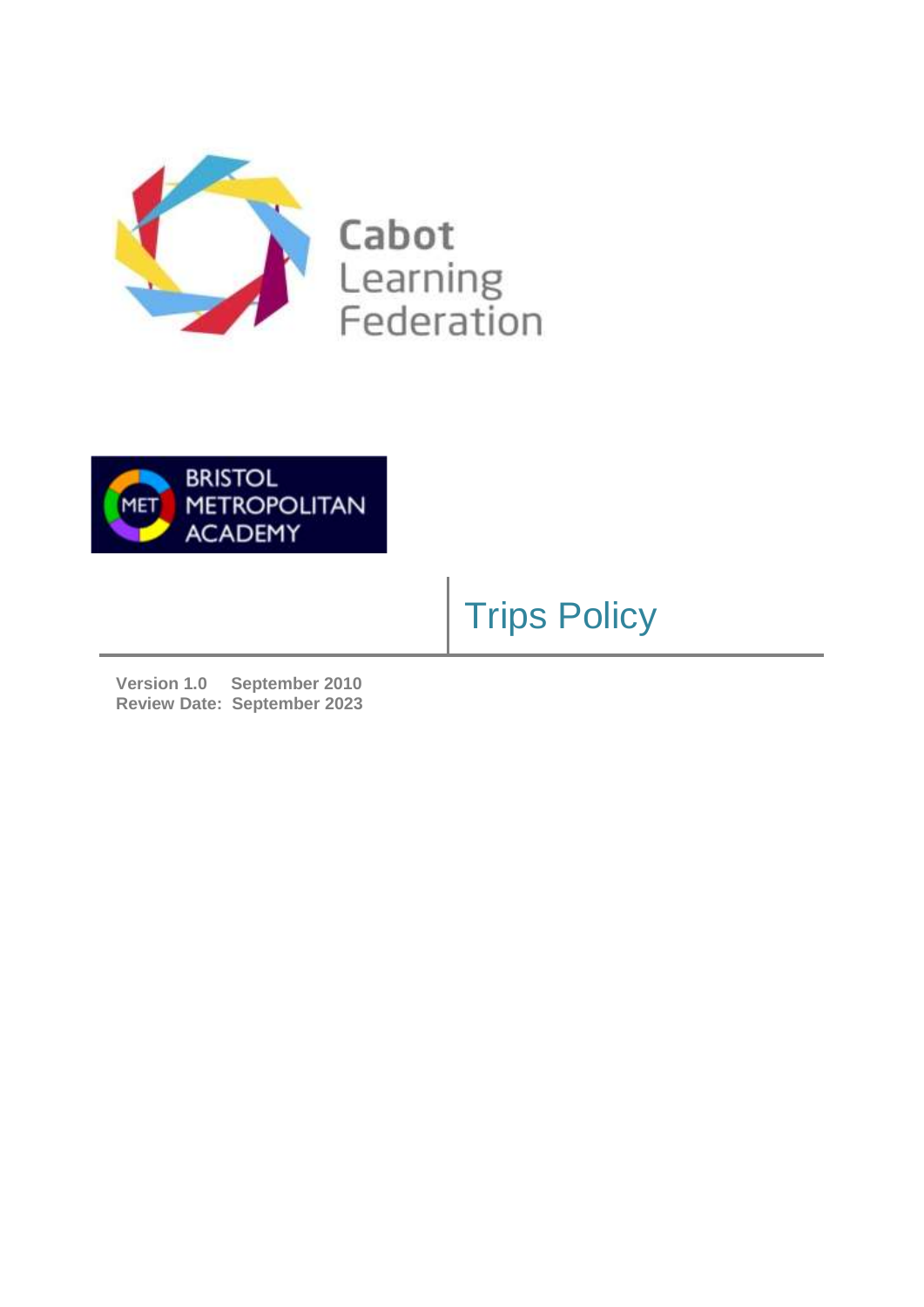## **History of most recent Policy changes**

| <b>Date</b>      | Page | <b>Change</b>                                 | Origin of Change e.g. TU<br>request, Change in legislation |
|------------------|------|-----------------------------------------------|------------------------------------------------------------|
| Sept 2010        |      | Document implemented                          | Time for review                                            |
| Sept 2018        |      | Reviewed                                      |                                                            |
| <b>July 2019</b> |      | Updated onto new template<br>Changed EVC name |                                                            |
| March 2021       |      | Reviewed                                      | Time for review                                            |
|                  |      |                                               |                                                            |
|                  |      |                                               |                                                            |
|                  |      |                                               |                                                            |
|                  |      |                                               |                                                            |
|                  |      |                                               |                                                            |
|                  |      |                                               |                                                            |
|                  |      |                                               |                                                            |
|                  |      |                                               |                                                            |
|                  |      |                                               |                                                            |
|                  |      |                                               |                                                            |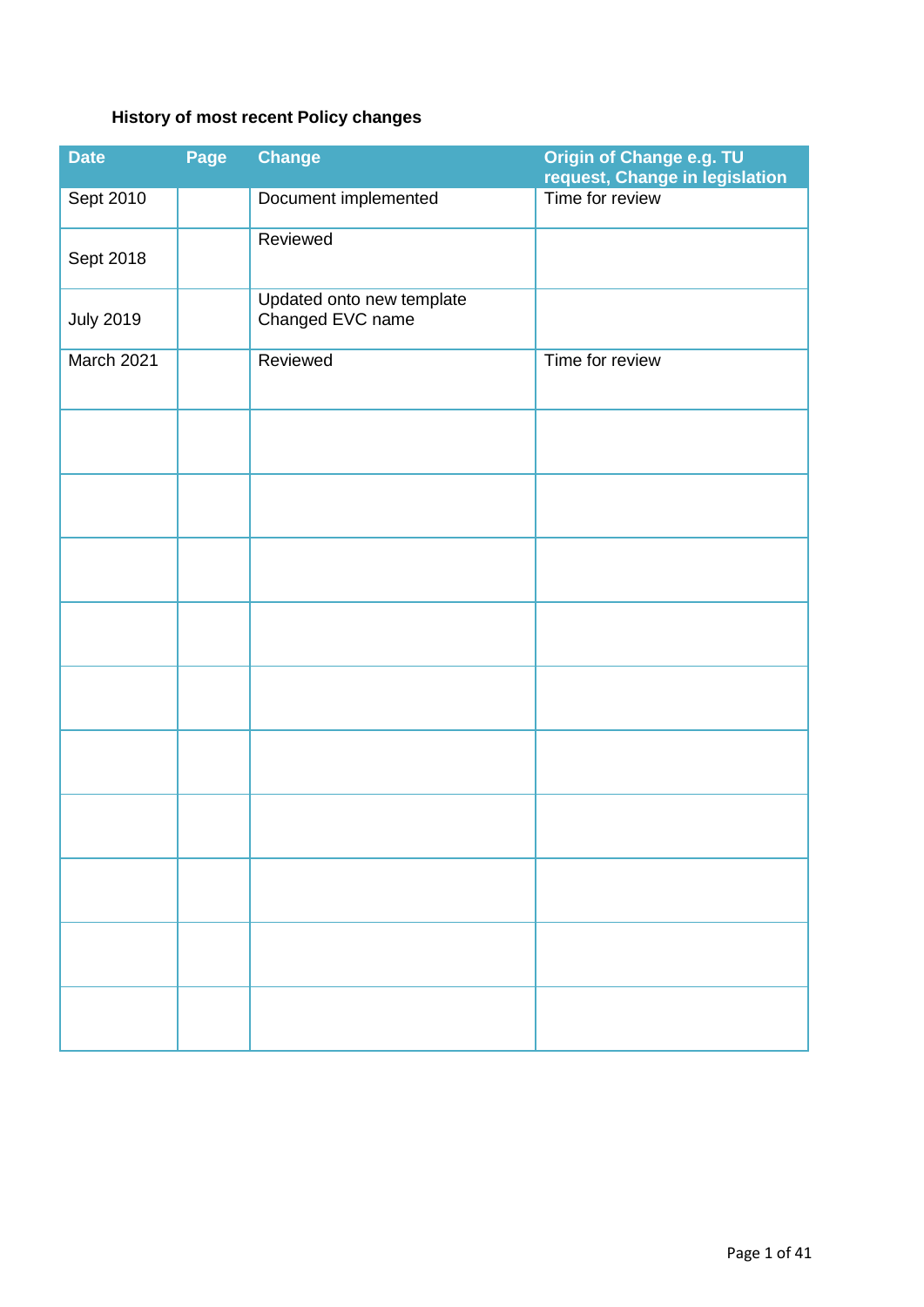### **CONTENTS**

| Section 1                                                        | Introduction                                                           | 3              |  |
|------------------------------------------------------------------|------------------------------------------------------------------------|----------------|--|
| Section 2                                                        | <b>Guiding Principles</b>                                              | 4              |  |
| Section 3                                                        | Procedures - Category of Activity                                      | 6              |  |
| Section 4                                                        | Senior Leadership Team                                                 | $\overline{7}$ |  |
| Section 5                                                        | Guidance and advice on off-site visits/school trips                    | 8              |  |
| Section 6                                                        | Appendices                                                             |                |  |
|                                                                  | 6.1. Appendix A - Emergency Numbers and Emergency Procedures           | 15             |  |
|                                                                  | 6.2. Appendix B - Notification and Approval Procedures                 | 16             |  |
|                                                                  | 6.3 Appendix C - Criteria for use of External and Commercial Providers | 17             |  |
| 6.4. Appendix D - Off Site Visits/School Trips Notification Form |                                                                        |                |  |
| 6.5. Appendix E - Provider Standards questionnaire               |                                                                        |                |  |
| 6.6 Appendix F - The Role of the EVC                             |                                                                        |                |  |
|                                                                  | 6.7 Appendix G - The Role of Group Leader and Deputy Group Leader      | 26             |  |
|                                                                  | 6.8 Appendix H - Risk Assessment / Risk Management                     | 27             |  |
| 32<br>6.9 Appendix I - Risk Assessment Guidance                  |                                                                        |                |  |
|                                                                  | 6.10 Appendix J - Planning 'Check list' for Group Leaders<br>39        |                |  |
| 6.11 Appendix K - "Last Minute" check list for Group Leaders     |                                                                        |                |  |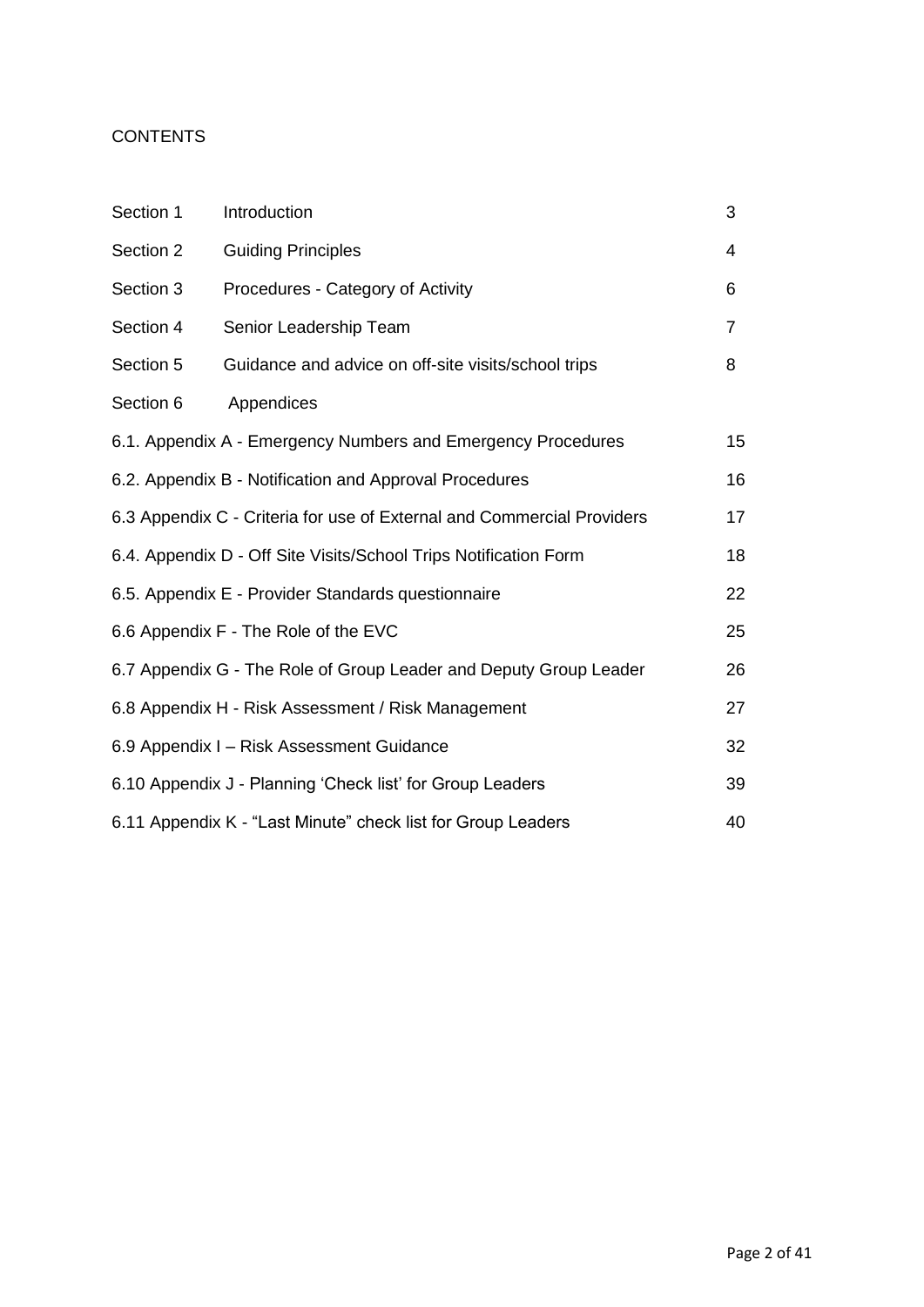#### **1. Introduction**

This document is issued to meet the Academy's statutory duties in respect of off-site visits/school trips and to provide practical guidance on risk assessments associated with these and the appropriate forms and contact details. This document is part of a suite of documentation applicable to CYPS. All other relevant documentation must be complied with, including: all statutory, local government, regulatory e.g. the Health & Safety Executive (HSE). Any comments on this document, or any difficulties in implementation, should be brought to the attention of the Academy Operations Manager. This document will be reviewed on a regular basis to confirm that the arrangements are still appropriate and to incorporate new guidance & developments as they occur. A review will also take place if there is any reason to suspect that it is no longer appropriate in the light of changes in legislation, good practice or Academy policy change affecting the standards. The document, including the appendices, will be revised and reissued within not more than three months from the review date, where this is necessary.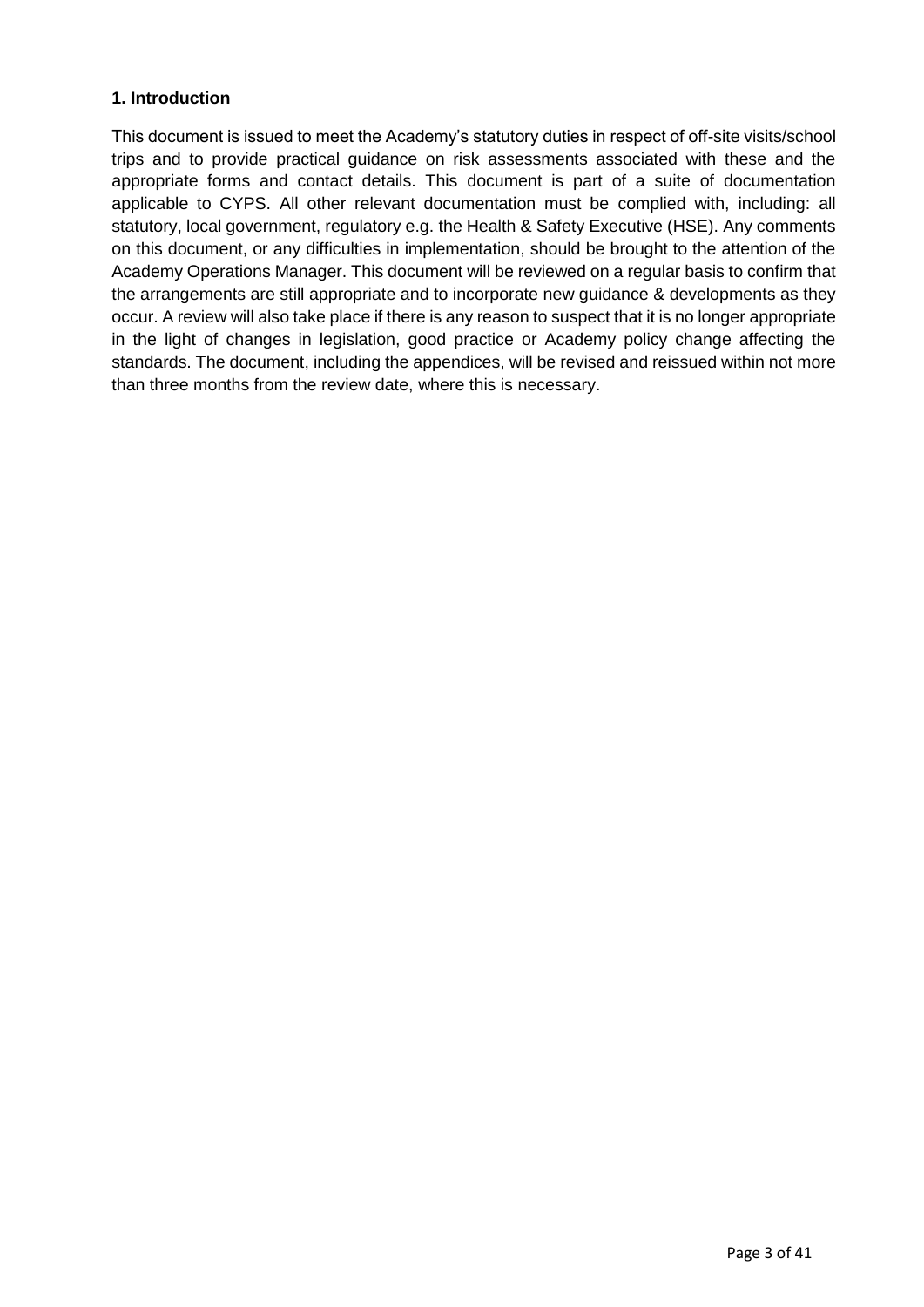## **2.** Guiding Principles

- **2.1 All off-site visits/school trips** including residential visits, excursions and outdoor and adventurous activities must be notified, checked and approved by **Educational Visits Coordinator (EVC).** (see 6.6 Appendix F page 25 for an EVC's job description). The EVC will be a competent, experienced and well organised person whose main function is to liaise with the Principal, the SLT and/or councillors, to ensure the Academy's requirements for safe off-site visits/school trips are met.
- **2.2** Each off-site visit/school trip, activity or event must have a designated and experienced **Group Leader.** (see 6.7 Appendix G, page 26 for the Group Leader's job description). The Group Leader has overall responsibility for the supervision and conduct of the visit or activity and should be approved by the Principal / EVC. A **deputy group leader** should also be appointed and where possible travel separately if more than one vehicle is being used.
- **2.3 Every off-site visit/school trip must be risk assessed:** right from walks to local amenities, through to complex overseas expeditions to remote corners of the globe. Good practice requires the involvement of parents/carers, and students in this process. A template for the risk assessments can be found at the end of this policy.
- **2.4 Equal Opportunities** on school visits, outdoor learning schemes, and off-site activities in general should be available and accessible to all who wish to participate irrespective of gender, religion, ethnic origin, social background, medical need or physical ability in line with the Disability Discrimination Act 1995. Some families may hold particular concerns about Off-site visits/School trips due to language or cultural barriers. Particular emphasis should be put on ensuring that these cultural and religious needs can be confidently met along with safety and welfare needs.

The SEN and Disability Act requires us to make 'reasonable adjustments' to all visits or activities to ensure they are accessible to disabled persons. Where necessary, individual risk assessments need to be carried out for those who are disabled or have additional needs by the Group Leader. These risk assessments must then be integrated within the overall assessment for the visit/activity. Only after all 'reasonable steps' have been taken can a person be denied the opportunity to participate on health and safety grounds.

It may be necessary to send out information to parents/carers in a translated format when English is not the first language of the family concerned.

- **2.5** It is essential that all off-site visits/school trips are led and supervised by people with **suitable competence**. Competence is gained by learning from personal experiences, undertaking formal training and making safe judgments over a period of time. Competence is judged in one or more of the following ways:
	- experience and positive attitudes confirmed by observations made by the Principal / EVC
	- site specific assessment of knowledge, skills and experience of a given activity and/or venue
	- local or 'in-house' validation
	- OCR Off-site Safety Management Certificate
	- National Vocational Qualifications (NVQ's) and
	- National Governing Body Awards (NGB's).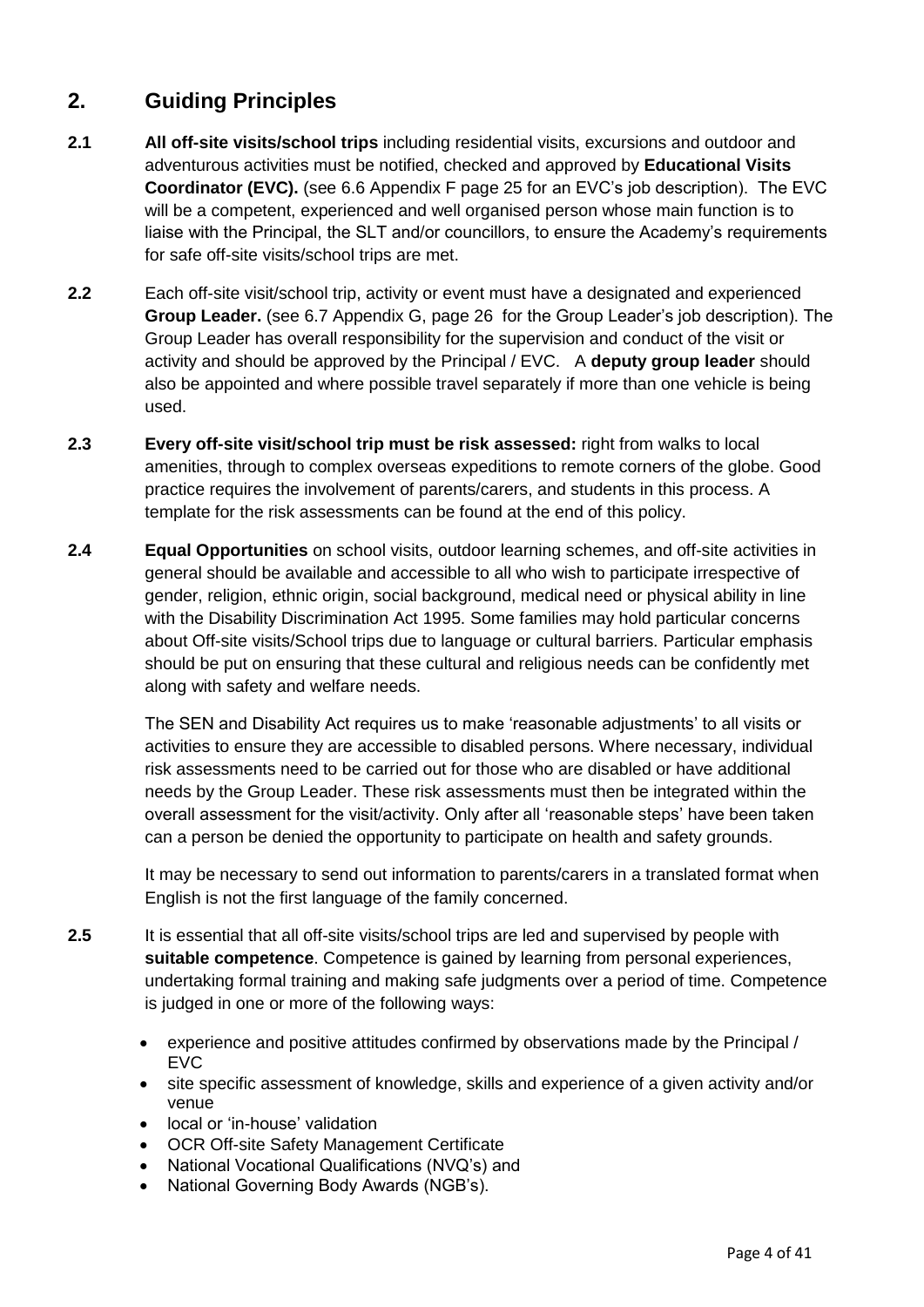To be a Group Leader you must either have completed the Group Leader training course **or have been a Deputy Group Leader on a trip at the Academy at least twice. To be a Deputy Group Leader you must have been on at least two academy trips.**

- **2.6** Clearly **identified educational objectives** appropriate to the age and ability of group members should be made early on in the planning process.
- **2.7** Activity providers, whether commercial companies, charitable trusts, voluntary organisations, local authority centres, etc. will work to a 'Code of Practice' or 'Operational Procedures'. (i.e. their risk assessments). Check that these procedures are in place by asking providers to complete the 'Provider Standards' questionnaire. (see 6.5 Appendix E on page 22).
- **2.8** Ensure all off-site visits/school trips **notification forms are completed on time.** For nonresidential trips this is a minimum of two weeks before the trip date. For residential trips this is a minimum of six weeks.
- **2.9** Work within the guidance and standards of competence recommended by National Governing Bodies, professional bodies, professional associations and other recognised organisations.
- **2.10** Seek advice from someone with expertise or technical competencies where there is any uncertainty about safe practice.
- **2.11** Good discipline is essential to the success of any visit: codes of conduct in relation to acceptable standards of behaviour on smoking, alcohol, drugs etc. need to be clearly established, agreed and enforced for all.
- **2.12** Appropriate personal and group equipment and clothing needs to be available to meet the stated purpose of the visit.
- **2.13** Parents/carers, students, staff and other relevant personnel should be informed of arrangements in writing.
- **2.14** Adequate supervision is required at all times whether this be of a direct or indirect nature. There can be no lower standard of provision for 'fun trips'.
- 2.15 A pre-visit should be undertaken to the activity site to familiarise the Group Leader or staff with conditions; or if this is not possible, gather adequate background.
- **2.16** Information from colleagues who have conducted similar visits, record and learn from incidents or near misses
- **2.17** Celebrate success and share it with colleagues.

.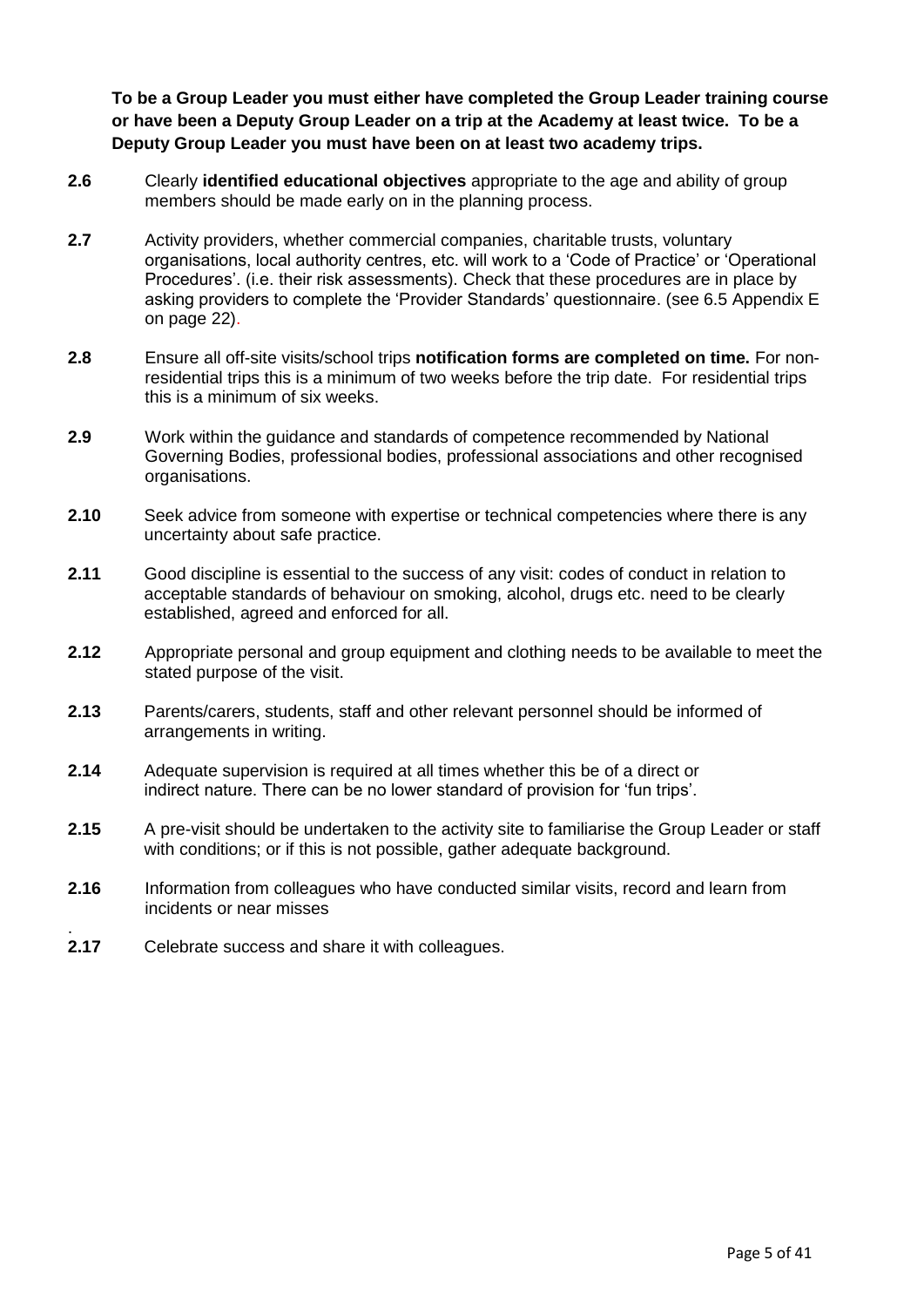## **3. CATEGORY OF ACTIVITY**

- **3.1** When assessing the most appropriate **category** in which to place an activity, account must be taken of various factors including:
	- the ages and abilities of the student involved.
	- the environment and site of the activity,
	- the prevailing or forecasted weather conditions
	- the experience and qualifications of Group Leaders supervisory staff and any special needs of students.

#### **The lists of activities in the various categories below are by no means exhaustive and will be added to or interchanged as experience dictates.**

- **3.2 Category 'A'** comprises activities/events that present no significant risks beyond those that may be experienced in every day living and moving around. For example:
	- visiting local libraries, museums, exhibitions, theatres, concerts
	- attending musical/arts events, festivals on same day events
	- field study visits in environments presenting no technical hazards
	- visits to local Swimming Pools where correct ratios of lifeguards are on duty
	- farm visits
	- zoological gardens, nature reserves and National Trust type properties
	- access to off-site playing fields, sports facilities, 'away' fixtures, and
	- local walks, surveys, census gathering exercises.

See some 'example' risk assessments on the Bristol CYPS Health, Safety and Welfare website.

**3.3 Category 'B'** comprises activities and events that are considered during the **risk assessment** process to be of higher profile than those of **Category 'A'**.

For example:

- orienteering in local parks or woodlands
- walking, jogging, cycling (on or off-road), in non-remote countryside
- local low level camping trips where basic facilities are available on site
- field study work in non-remote upland or coastal areas
- team building/problem solving exercises, low level (up to a height of 1.25 m) rope courses and 'assault' course circuits
- visits to major cities in UK, visits to theme parks
- horse riding/pony trekking in non remote areas, and
- sponsored walks and large scale events where many people participate or watch.
- **3.4 Category 'C'** comprises activities/events that are potentially of a high risk nature that require specially trained, experienced and qualified staff to lead. Many of these activities fall within the **4 generic groupings** covered by the Adventure Activities Licensing Authority. These groupings are: climbing, caving, trekking and water-based activities.

For example:

- climbing plus abseiling, the use of artificial climbing structures
- caving plus mine exploration, cave diving
- trekking plus piste skiing and artificial dry-slope skiing, and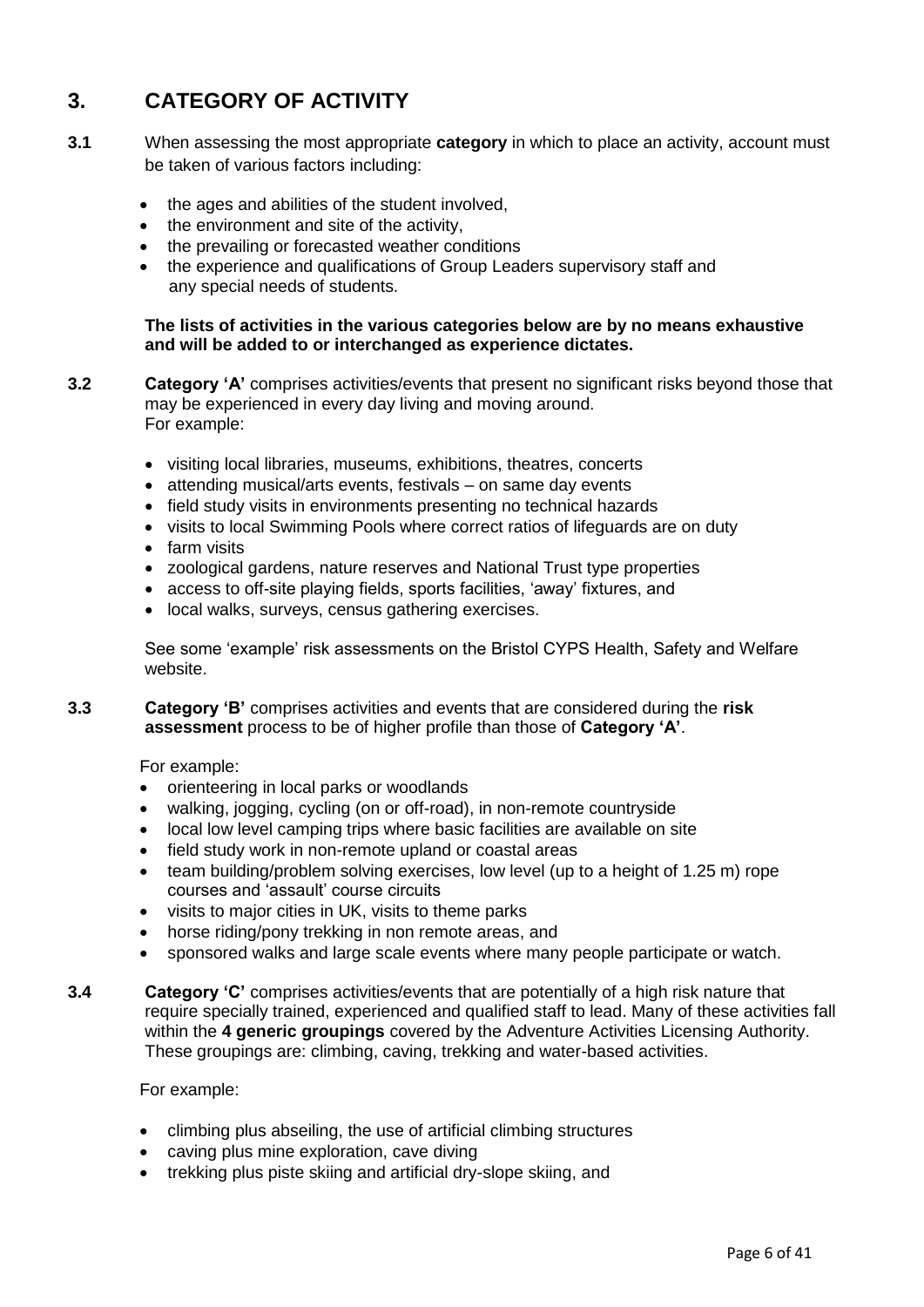water-based activities: canoeing, kayaking, sailing, off shore cruising windsurfing rafting, sub-aqua and snorkelling, water and jet skiing, paddle surfing, dragon boating gorge walking, and **open water swimming.** 

#### **Additional category C activities include:**

- remote or 'wild country' camping (Ten Tors, Duke of Edinburgh's Award expeditions)
- overseas visits and exchanges and overseas expeditions
- motor sports, quad biking, motorbike scrambling
- air-born activities (excluding commercial flights) i.e. gliding, hang/para gliding, parachuting
- hybrid activities combing elements of rock and water i.e. gorge/ghyll scrambling, canyoning, sea traversing, 'coasteering'
- archery
- combat activities i.e. self defence, judo, fencing, boxing, wrestling, martial arts (visit **www.baalpe.org** for guidance)
- **\*\***pistol and rifle shooting \*\*paint balling, and
- fishing: inland waters, coastal and sea venues.

**\*\*** staff or managers should be certain of the educational benefits for their students of such activities as paint balling, pistol/rifle shooting etc. when undertaking their risk assessment. See **Section 5** on pages 8 to 16 for guidance on the leadership for specific environments and activities

. All **Duke of Edinburgh's Award expedition** training and assessment ventures need to be notified to the appropriate Operating Authority. Most CYPS sites, Youth projects, and 'Award Centres' around Bristol work under the City Council's D of E Award Officer. If Award Scheme work forms part of a residential or overseas experience, then the normal off-site visits/school trips notification process should be followed.

#### **4. Responsibilities – Senior Leadership Team**

#### **4.1 The Principal and SLT must ensure the following:**

- **4.2** That all staff are familiar with the Trips Policy and what to do in the event of an accident or emergency. (See 6.1 Appendix A on page 16)
- **4.3** That all staff, voluntary helpers or external providers of activities have the appropriate skills, competence, and qualifications to undertake and supervise, within the recommended ratios, a given activity safely and to meet its stated aims. This includes the ability to carry out and implement the three levels of **risk assessment** as described in paragraph 5.2.
- **4.4** That careful attention is paid to the criteria required for **external providers** before they can work with students from the Academy. (See 6.3 Appendix C, page 18). Only those external providers meeting all these criteria can be used. (See 6.4 Appendix D, page 19, the **'Provider Standards' questionnaire**). Providers who hold a current Adventure Activities Licensing Authority (AALA) License will normally be accepted as a suitable external provider. (For the AALA website see, **www.aala.org**) Information should be made available on how accessible provision is and how providers will meet the needs of disabled students and staff.
- **4.5** That parents/carers are fully informed in writing of the proposed activity programme with details of accommodation, travel, and costs. In return, parents/carers must sign to acknowledge receipt of this information, provide details of their emergency contact points for day and night, and disclose relevant medical information concerning the student. The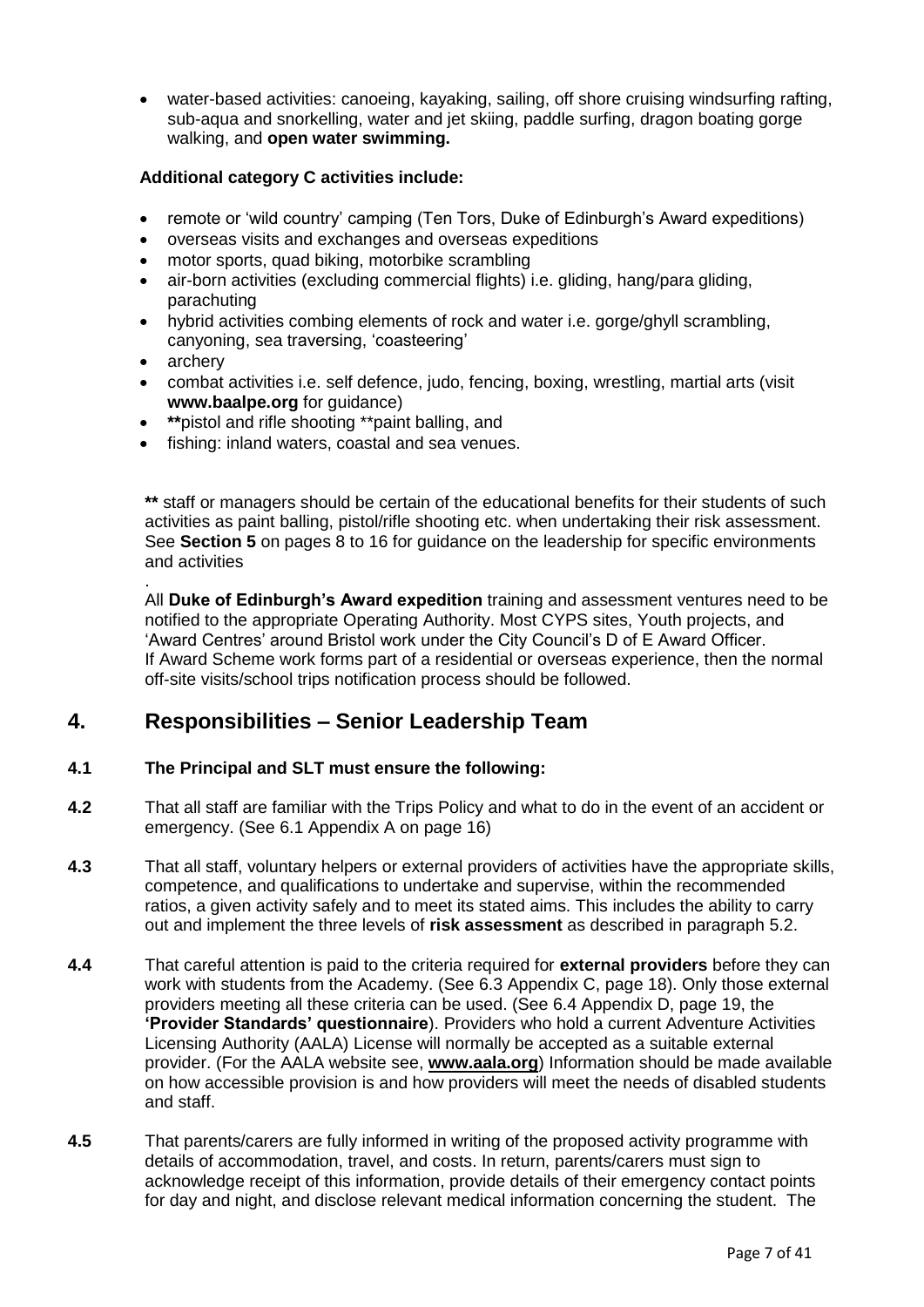risk assessment process should identify what is **unacceptable or bad behaviour.** If this exists or reoccurs during a visit/activity it may lead to student being excluded and mechanisms put in place to return persistent offenders home with associated costs borne by the parents/carers of that person.

- **4.6** That adequate First Aid cover will be provided on all off-site visits/school trips and outdoor activities. On residential trips an employee who has preferably the First Aid at Work or Emergency First Aid at Work certificate must attend wherever possible. Where not possible, this needs to be considered during the risk assessment process and reviewed by the EVC as to whether the arrangements in place in lieu of a trained first aider are adequate.
- **4.7** Ensure that all staff, voluntary helpers and outside providers who have unsupervised access to students are given DBS and List 99 clearance. 'Enhanced level' clearance is required for adults working on Residential and Overseas Visits. (see, **[www.gov.uk](http://www.gov.uk/)**).
- **4.8** Ensure that accompanying supervising adults are able to fulfil their role adequately, having some knowledge of the activity, being physically fit and capable of deputising as leader in an emergency.
- **4.9** That procedures are in place to investigate and report any incidents, injuries, unsafe practices, equipment failures/defects or 'near misses' occurring during an activity.
- **4.10** That monitoring and evaluation of activities is undertaken and recorded to ensure that good educational value is being achieved.
- **4.11** That appropriate and adequate insurance cover is taken out for off-site visits.
- **4.12** That there is clarity on charging and remission.

#### **5. Responsibilities – Group Leader**

**Please refer to Section 2 – "Guiding principles".** In addition: **Before (organisation of trip)**

- **5.1** The trip must be categorised under one of the headings in Section 3.
- **5.1.1** For **Category 'A'** activities of a frequent and low risk nature there is no requirement for a formal accreditation. Staff leading and supervising these activities can be appointed and approved by the Principal or SLT**.**
- **5.1.2** For Category 'B' activities where some higher risk/less frequent events are planned, staff/leaders are required to have undergone an additional familiarisation process, an induction specific to that activity/site, or, attended a relevant training/accreditation course. For example:

A field study day trip to Exmoor in the Autumn Term would require the Group Leader to hold the minimum of one of the following:

- a NVQ in Activity Leadership plus practical experience
- a Basic Expedition Leadership Award (BELA) or
- the South West Mountain and Moorland Leadership Training Committee's "Coastal and Countryside Leadership Certificate.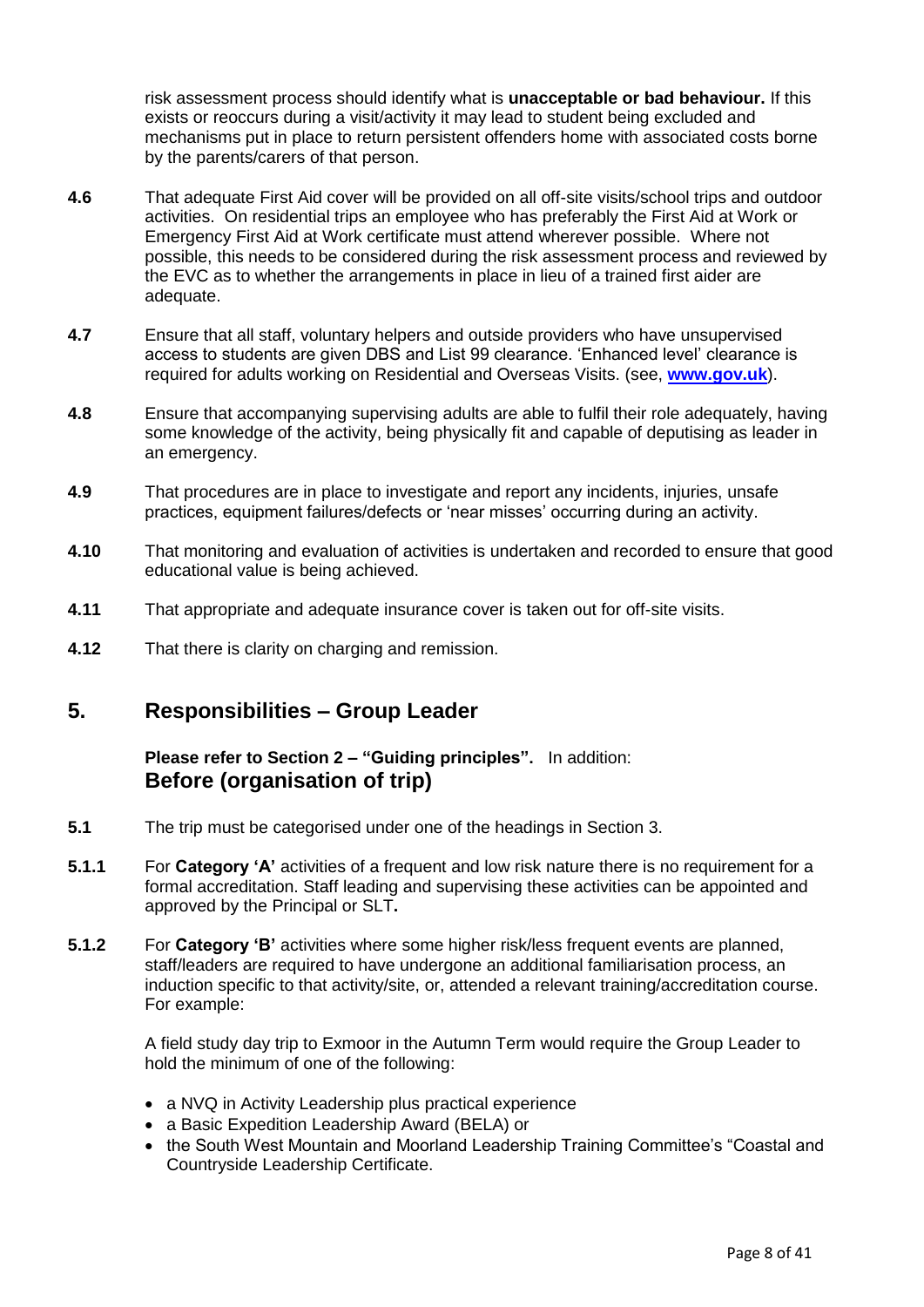When "in-house" staff are not available to lead **Category 'B'** activities/events and a selfemployed instructor or commercial provider is used, these staff too must be suitably experienced and qualified and be CRB checked.

Such staff and providers identified above must also satisfy the criteria laid down in the **'Provider Standards' questionnaire** (see 6.5 Appendix E, page 22) SLT can approve the use of outside agencies or commercial providers to undertake activities in **Category 'B'** as long as those providers follow the criteria laid down in the 'Provider Standards' questionnaire and their staff are suitably qualified and experienced as set out in the Guidance Section of this document.

**5.1.3 Category 'C'** is the most demanding, potentially high risk grouping which includes all those activities that would be 'in-scope' of the Adventure Activities Licensing Regulations 1996 arising from The Activity Centres (Students' Safety) Act 1995. Only commercial providers or Outdoor Centres holding a valid Adventure Activities Licence Authority (AALA) Certificate can be used by the Academy for these **Category 'C'** activities. They must also comply with the criteria laid down in 6.3 Appendix C, page 18. Academy staff wishing to take students from their own sites on **Category C activities** must also hold the appropriate NGB qualification or have their skills, competence and experience verified by the EVC. Any **Category 'C'** activities undertaken on a residential or overseas visit of any nature, must be notified to the EVC by means of the **off-site visits/school trips Notification Form.** (See 6.4 Appendix D, page 19) **at least 6 weeks prior to the event and 12 weeks prior to any overseas visits.** 

> **Category 'C'** activities that fall outside the AALA requirements (e.g. indoor climbing walls, canoeing on inland placid waters not exceeding 50 metres from the nearest bank, overseas expeditions/adventure activities) must still be led by staff holding a NGB qualification, or have been approved through a "local site specific" assessment carried out by an appropriately qualified Technical Adviser.

#### **5.2 Preparation and Approvals**

- **5.2.1** Each activity should have a clearly defined purpose and educational aim.
- **5.2.2 Risk assessments** for educational visits must be considered on **three levels:** 
	- **1. example/generic risk assessments** i.e. assessments which are likely to apply to the activity wherever and whenever it takes place
	- **2.**

**2 visit/site specific risk assessments** which will differ from place to place and from group to group and

**3 ongoing/dynamic risk assessments** that take account of, for example, illness of staff or student, changes of weather, non availability of the preferred activity or any significant changes of plans.

Where the **ongoing/dynamic risk assessment** dictates that an activity should not be undertaken, the Group Leader should then call on their **'Plan B'**. This will have been prepared in advance with the assistance of participants and will ensure that the Group Leader does not feel pressurised into going ahead with the original activity. A written **risk assessment** must be prepared by the Group Leader in conjunction with staff/adult helpers and participants whenever practical, which must then be approved by SLT / EVC. Notes on **risk assessments** and guidance to help with the whole risk management process appear in 6.8 Appendix H, page 27.

**5.2.3** Careful preparation and briefing for the trip is clearly essential for students, parents/carers and adult supervisors.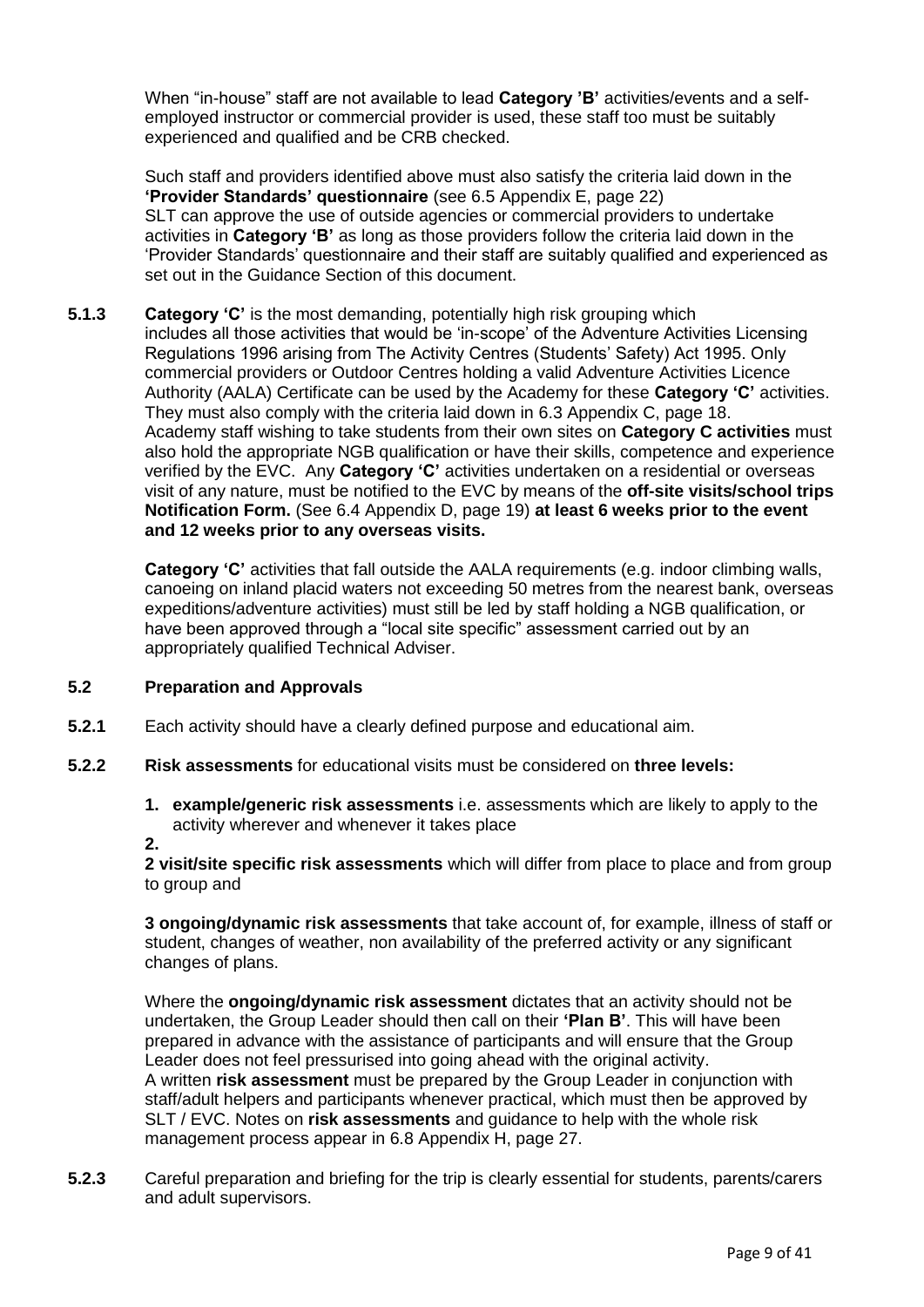- **5.2.4 Informed parent/carer consent** must be obtained in writing before the student can participate in off-site visits, based on full information on the intended programme together with any potential associated risks. They should also be given careful instructions as to what the student will require. For example, in terms of clothing, footwear, money, food etc. Parent/carers must be asked to give details of any medical conditions, special dietary, or other circumstances or needs for the student, depending on the nature of the trip.
- **5.2.5** Group Leaders need to establish clarity on charging and remission to parents.
- **5.2.6** All medication must be handed to the Group Leader together with the parent/carer's written authorisation to administer it. The correct dosage must be clearly marked.
- **5.2.7** SLT approval must be obtained for all off-site visits/school trips. See Notification and Approval Procedures 6.2 Appendix B page 17.
- **5.2.8** Where there is be an overnight stay, parents/carers must be informed in writing of key arrangements, party details, names of leaders and accompanying adults, contingency plans, itinerary, emergency arrangements and the name, address and telephone numbers of any accommodation to be used.
- **5.2.9** Ensure parents are informed of insurance details where appropriate.

#### **5.3 During the trip**

- **5.3.1 Leadership of the trip.** Every trip must have a **designated Group Leader** who would normally be employed by the Academy. In the case of joint visits/ventures it is acceptable for the more experienced person to take overall charge, but each participating site should be represented by a member of staff. Everyone should know who is in charge and be willing to take instructions from that Group Leader. It is also **essential to appoint a deputy leader**. (see 6.7 Appendix G, page 26 for the Group Leader and deputy leader's job specifications)
- **5.3.2. Voluntary helpers** may be used to assist with the organisation and supervision during visits. They need to have DBS clearance and their role must be clearly defined. They must act towards the students as a careful parent/carer would in similar circumstances.
- **5.3.3.** The level of adult supervision must realistically reflect the purpose and nature of the trip, the age, maturity and specific needs of the students, as well as the experience of accompanying adults. **Staffing ratios** for accompanying visits are difficult to prescribe and may vary according to the factors stated in the paragraphs below. However, the normal recommendation is that all visits away from the site must as a minimum be accompanied by **two adults** and are organised to address the following ratios:
	- A ratio of **1:12 to 15** is recommended for regular low risk visits as specified under **Category 'A' activities** where the element of risk which may be encountered is similar to that experienced in daily living
	- Similarly, the ratio of **1:12 to 15** above is acceptable when specialist staff are provided by outdoor or residential centres, activity providers, on guided tours and the like. **There should always be two responsible adults in attendance on any off-site visit/school trip.** The overall Group Leader retains the ultimate decision concerning all matters of the students safety, welfare and pastoral care
	- A ratio of **1:10** should not be exceeded for all visits abroad, with a minimum of two responsible adults in attendance whatever the group size, and where identified higher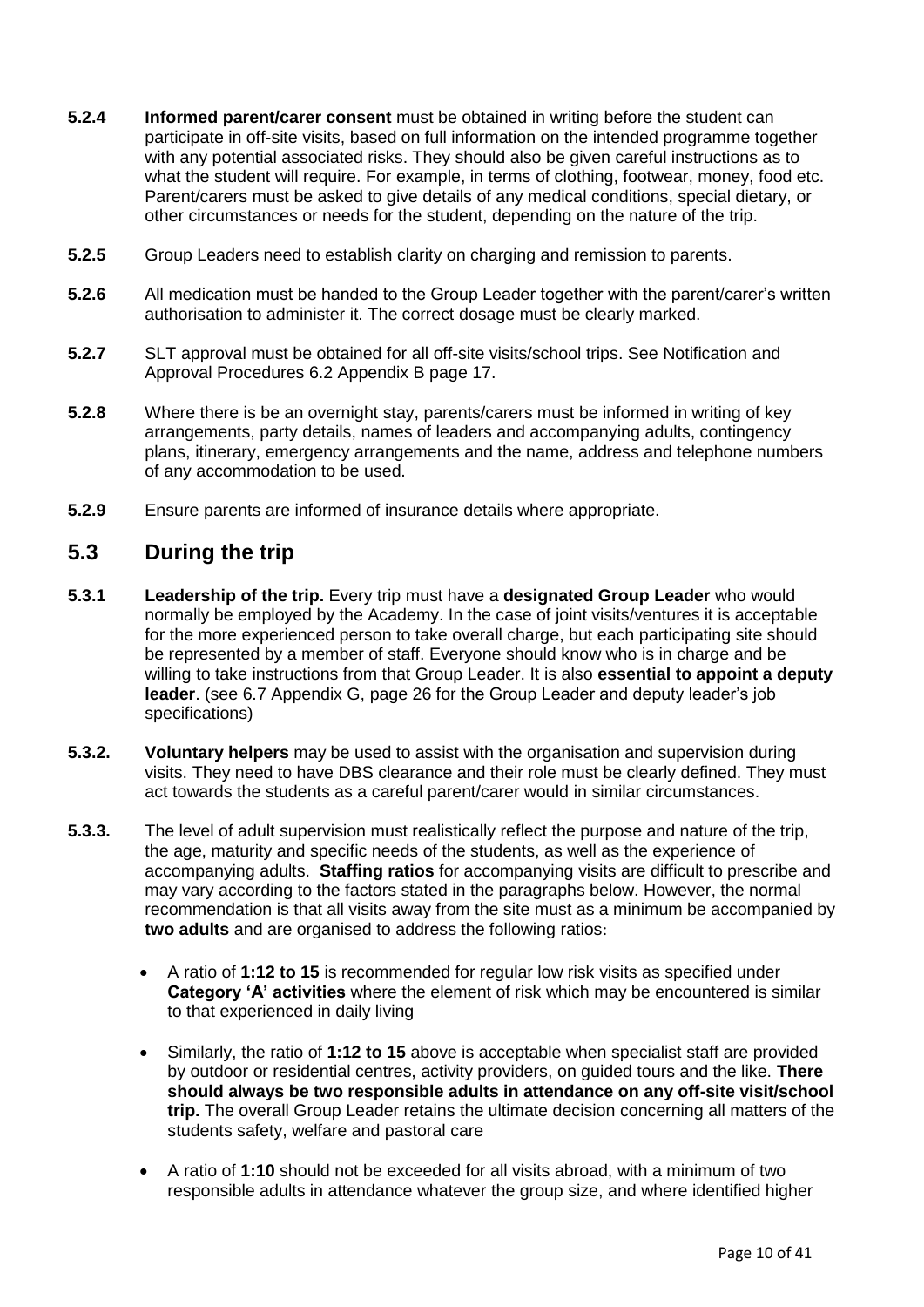risk events such as those specified under **Category 'B' and 'C' activities**, are planned, check the qualifications and staffing ratios set out in this Policy document **and** by the **National Governing Body** (NGB) of the activity concerned. **Within their training and qualification schemes, NGBs set out recommended instructor/student ratios for varying levels of Awards and the technical difficulty which may be encountered – this guidance must be adhered to.** Outdoor Centres and commercial providers licensed by AALA inspectors will also comply with NGB ratio recommendations. **Outdoor Centres** e.g. The Dean Field Studies Centre at Parkend), the Bristol Activities Centre and those **commercial providers** approved by AALA may **amend group sizes**  to reflect the accumulated experience and competence of professional instructional staff as verified by AALA inspectors. In these instances, actual ratios will be determined when risk assessments are undertaken to formulate site-specific **"Operating Procedures" or "Codes of Practice".** 

- It should be noted that the generally accepted ratio of **1 adult to 8** on Category 'C' activities should be maintained for internally organised Academy activities of a less regular nature. This recommended ratio may need to be reduced further in line with the risk assessment for groups of students with special needs, or are those known to have disruptive behavioural tendencies.
- **5.3.4** Where a mixed gender group is undertaking a residential visit, the group should be accompanied by both male and female staff wherever possible.
- **5.3.5** Group Leaders need to explain clearly to all adult supervisors what their particular responsibilities are, preferably in writing, and always in advance.
- **5.3.6** Adults who are not prepared or able to undertake supervisory responsibilities are not be counted as supervisory staff in the ratios set out above. It is desirable that accompanying staff should be employed at the particular sites if a joint trip is arranged.
- **5.3.7** The general level of adult supervision throughout the trip **including evenings,** must be appropriate to the particular circumstances identified under the risk procedures.
- **5.3.8** There must always be at least one responsible adult on duty and the students must know who to contact at all times. The ratio of supervision must be maintained.
- **5.3.9** When overnight stays are to be included, steps must be taken to ensure the premises have adequate Fire Safety precautions and can be adequately secured to prevent unauthorised access. This includes obtaining prior to the visit the premises' fire safety policy and risk assessments. Group Leaders must ensure that that the students understand emergency procedures and how to vacate premises quickly and safely. A Fire and Evacuation Drill needs to be undertaken as soon as possible after arrival to assist with this.
- **5.3.10** The group leader and deputy must carry a list of all members of the group. Regular checks and 'head counts' need to be carried out and medical details readily available.
- **5.3.11** Party members should carry means of identification when in unfamiliar surroundings or when involved with large scale events, visits to major cities, sports matches, where large crowds of people are present.
- **5.3.12** Students must not leave the party without express permission. Any other arrangements must be at the discretion of the group leader, who should take into account the age, competence and level of self discipline of the student.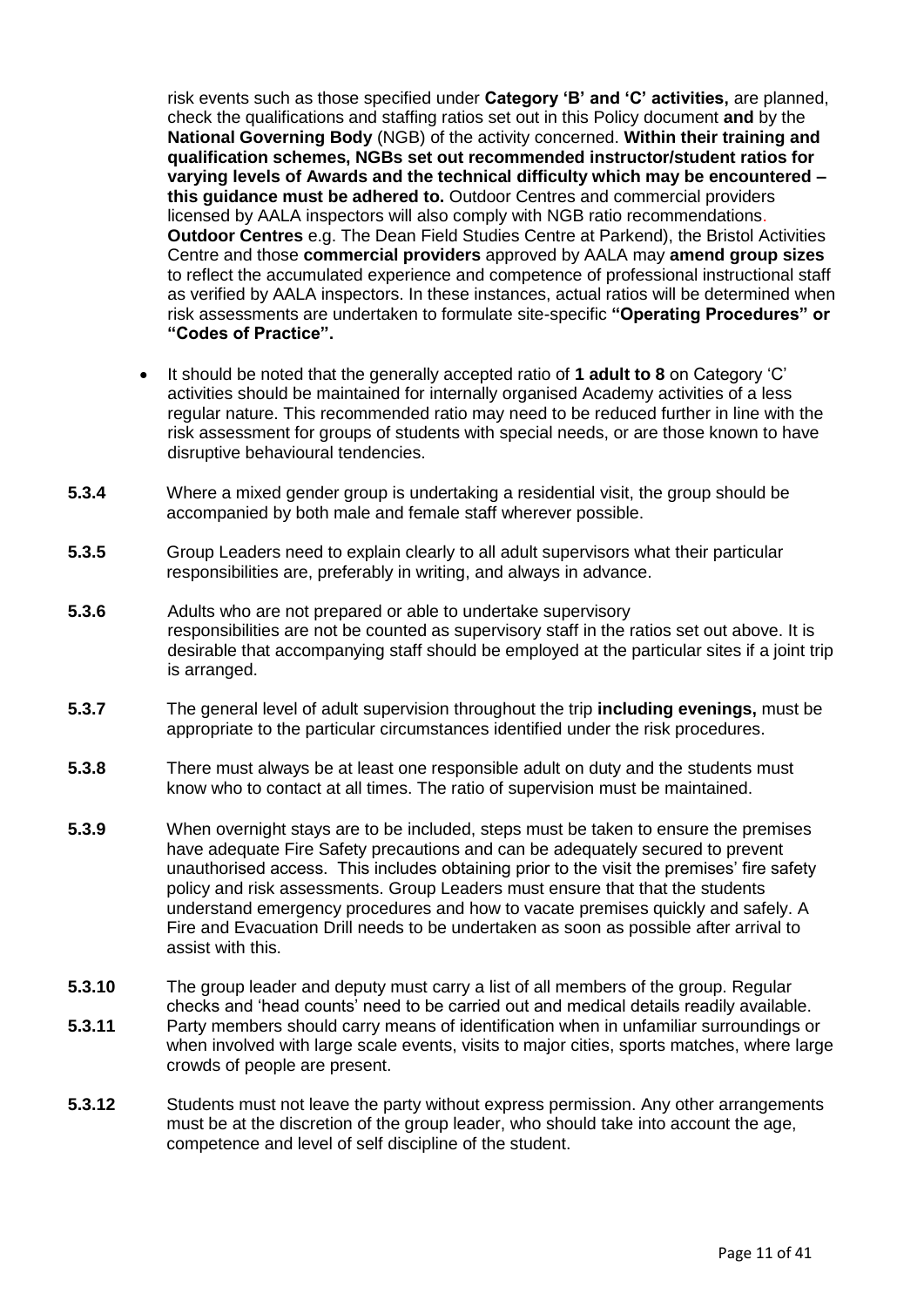- **5.3.13** More flexibility may be exercised regarding staffing arrangements for smaller groups when all students are over 16 years of age. In these circumstances the arrangements must be agreed in writing through the EVC and by SLT, and with parents/carers.
- **5.3.14** Where more than one vehicle is involved in transporting a large group, the deputy leader should not be in the same vehicle as the group leader.
- **5.3.15** EVC's and group leaders should be satisfied that students are medically fit to undertake any activities and obtain a declaration to this effect from parents/carers depending on the purpose and nature of the visit or trip. The appropriate forms must be available at the 'home' site. Accompanying staff also need to be sufficiently fit to be able to participate or supervise activities alongside students where appropriate.
- **5.3.16** The Activity Centres (Students' Safety Act 1995) **does not apply** to **overseas visits, exchanges and expeditions**, but any activity provider whether commercial or of charitable status must hold the equivalent of the approved UK national qualifications or its foreign counterpart. To instruct, guide or supervise students, activity providers must comply with the criteria laid down in 6.3 Appendix C page 18 and complete the Provider Standards questionnaire in 6.5 Appendix E page 22. (Further information on overseas visits is given in the **Category 'C' activities** section 5.1.3, page 9). Written confirmation of relevant instructor qualifications and their experience under similar conditions must be sought before the booking and confirmation of the visit is made.
- **5.3.17** When taking a minibus abroad and driving overseas additional requirements need to be met. See the EVC for more details.
- **5.3.18 Exchange visits involving 'home stays'** require a high degree of planning, good communication and trust with the host school/agency abroad and good relationships all round.

In particular, group leaders should:

- Seek reassurances from host school/agency regarding the procedures for vetting and approving the suitability of host families
- Ensure when ever possible, the student will not be on their own but sharing accommodation with a peer of the same sex
- Establish an easy and accessible system of contacting a member of their own staff
- Advise the student of the ground rules agreed between the Group Leader and the host family and confirm acceptance of these arrangements
- Inform host families of any medical or dietary needs of the student in their care
- Set up clear arrangements for collecting and returning the student
- Brief the student regarding emergency arrangements and encourage contact with their staff in case of anxiety or concern, and be aware of cultural, religious and environmental differences.
- **5.3.19** Group Leaders must be familiar with the nature of conditions likely to be encountered. This often requires an advance inspection visit by the Group Leader or seeking advice and information from colleagues who have undertaken similar visits to that venue.
- **5.3.20** Prior information must be obtained about local hazards and safety requirements that are likely to be encountered. Contact should be made in advance with local agencies, park rangers etc., in order to ascertain prevailing conditions. All those leading parties in 'high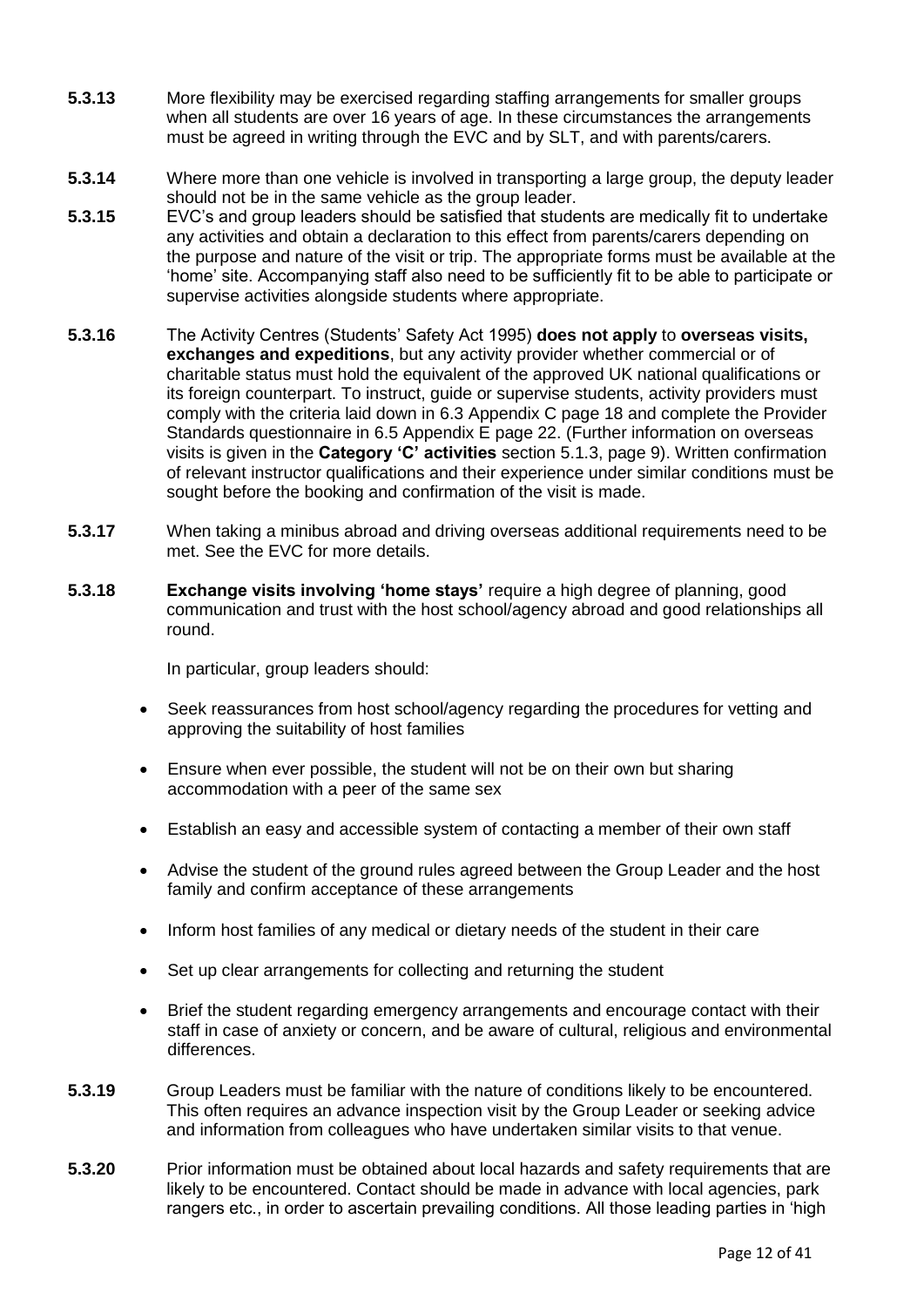risk activities' i.e. mountains, moors, on water and especially under 'winter' conditions, must hold relevant NGB qualifications.

- Informed and responsible local advice must always be sought and acted upon. **5.3.21** For local walks in non remote countryside or along coastal paths, consideration and recognition in respect of accumulated experience and proven competencies of those leading groups over considerable periods of time is given to staff who may not hold formal/specific qualifications.
- **5.3.22** All party members must be suitably clothed and equipped for the particular activities and conditions likely to be encountered. They must be trained in the use of specialist items of equipment and made aware of relevant safety procedures.
- **5.3.23** There must be clearly understood methods of communication for the party and the means of summonsing outside assistance if necessary. The Group Leader must be in possession of Emergency Numbers and Emergency Procedures information. See 6.1 Appendix A on page 16
- **5.3.24** A member of the Group Leadership team, who may be one of the provider's staff, must have an appropriate First Aid qualification for the type of activity to be undertaken, and carry the necessary First Aid kit.

For outdoor adventurous activities a current HSE approved course with **an additional**  '**bolt on' outdoor element** is strongly recommended. This should reflect on dealing with incidents occurring in remote environments where 'outside' medical help is not readily available, i.e. hypothermia, longer term patent care, self help and evacuation techniques. It should also address protection from exposure to the sun and heat related issues. Leaders should have a general awareness of conditions like Weil's Disease from rats urine and Lyme Disease (from infected sheep/deer ticks) and know methods of prevention and avoidance.

For residential trips, at least one member of the site staff will possess a valid HSE recognised four day First Aid Certificate. For other non residential visits the first aid requirements should be determined by the risk assessment (based on the activities involved). Where there is already adequate first aid provision at the intended destination (provided by the activity provider) first aid cover will only be required for the journey there and back. If this journey is of a significant length, or is likely to follow a route that is remote and where access to help may be difficult or time consuming, first aid cover is likely to be required (consideration also needs to be given to people with special/medical needs).

If the journey to and from the intended destination is short or follows a route through urban areas and/or where a detour to a Hospital is not likely to take much time, there may not be a need for any first aid cover on the journey.

- **5.3.25** The Group Leader must ensure that accompanying adults are familiar with local emergency procedures, agencies to contact and telephone numbers of other useful services.
- **5.3.26** The Group Leader must ensure that the students are fully briefed about local conditions and what to do if an emergency arises, if they get lost, or are in any difficulty.
- **5.3.27** The Group Leader must ensure that parents/carers can be contacted readily via the EVC / SLT in cases of emergency. Staff should carry contact lists and medical forms at all times.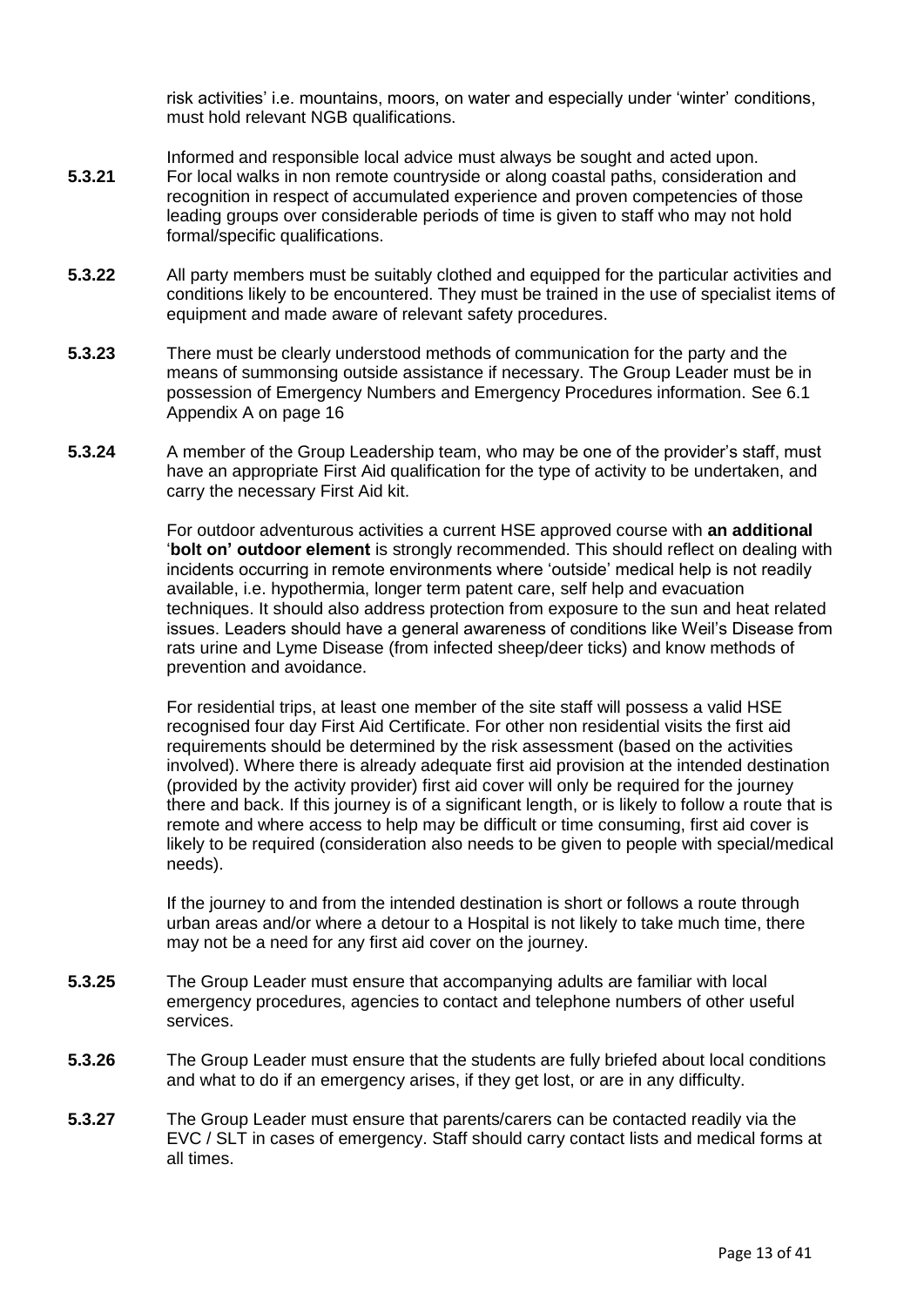- **5.3.28** SLT / EVC's must make **contingency plans** in **advance** through consultation with the Group Leader for the care and/or return of individual students in the event of illness, accident or for disciplinary reasons, or in the event of visits being delayed for any reason. Parents/carers must be informed of the key points of this plan especially any additional financial implications.
- **5.3.29** In the event of an incident or illness, parents/carers must be informed as quickly as possible. If the student sustains an injury the Academy "Incident Report Form" must be completed and a full report including statements from eye witnesses be submitted.
- **5.3.30** The Academy has a policy of **monitoring and recording incidents** including **'near misses'** to help keep the number of potential accidents to an absolute minimum and to promote 'good practice' by learning from other people's experiences. Near misses are a pointer to areas where risks may not be well anticipated or controlled. **Monitoring** is readily applied by checking compliance with the precautions identified during the risk assessment process or in conditions laid down under safe 'operating procedures' or 'codes of practice'. Spot checks on the accuracy of information provided on notification forms, and site visit monitoring, will take place as and when deemed appropriate.
- **5.3.31** The **consumption of any alcoholic drinks** by students on off-site visits is not permitted.
- **5.3.32 Alcoholic drink** should not be consumed by staff while on any trip.
- **5.3.33** Illegal drugs or banned substances must not be, under any circumstances, used by staff, accompanying adults or students on any activity at any time.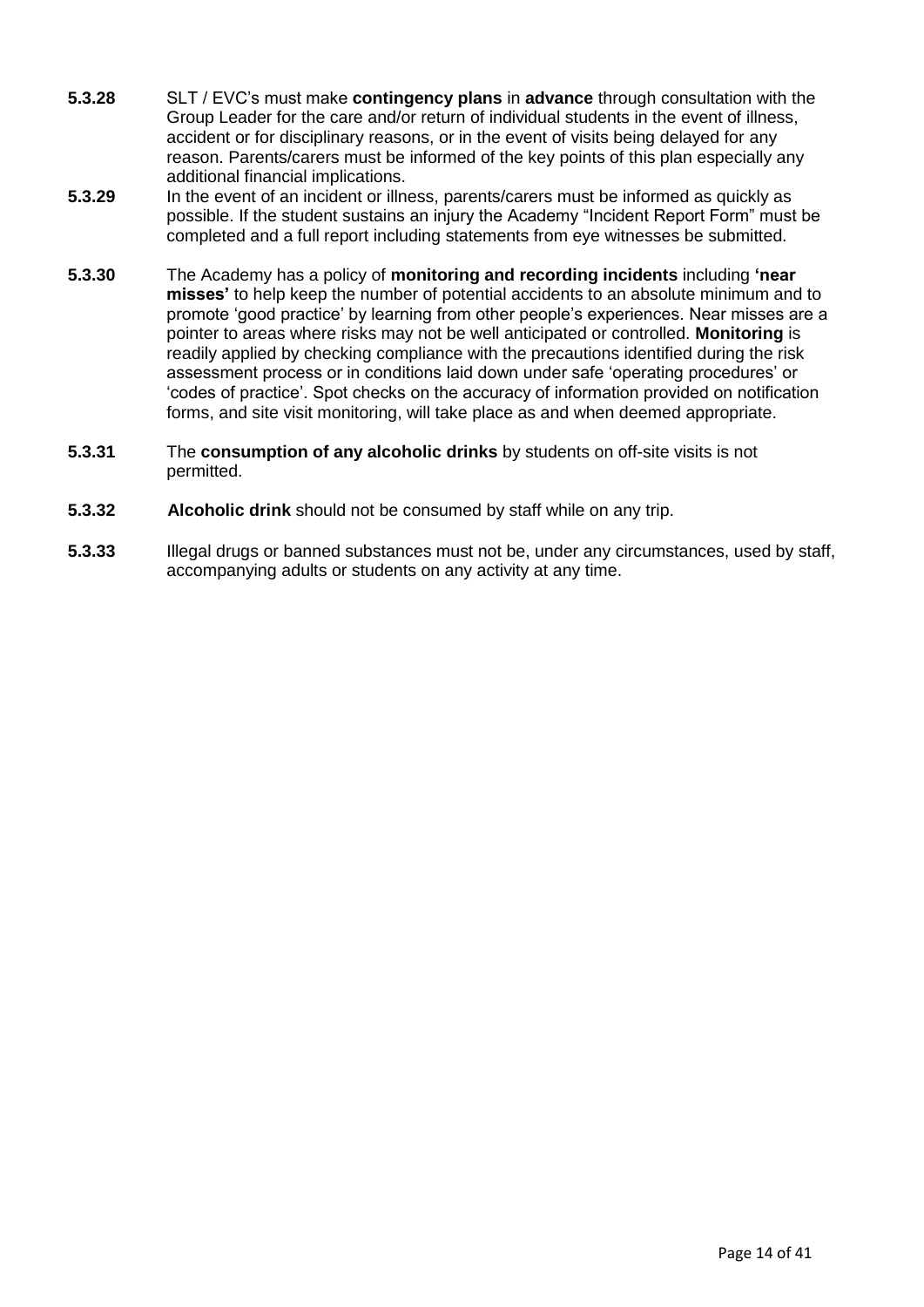## 6.1. Appendix A - **EMERGENCY NUMBERS** and **EMERGENCY**

### **PROCEDURES**

- **Ensure the safety and welfare** of all the members of your party.
- **Get Emergency attention.** Notify and request assistance from Police, Fire, Ambulance or Coastguard Services as required. **Call 999 or 112**
- **In the event of an Emergency during normal office hours, RING the Academy on 0117 377 2071.**

**THEN ADOPT THE FOLLOWING PROCEDURES:** 

- **Contact and inform the named member of SLT** with all relevant details of the incident. They must activate your communication plan and will contact parent/carers as necessary.
- **Write down accurately all relevant facts**, times, witness details, and preserve any vital evidence.
- **Make contact again with your named member of SLT as frequently as is necessary to provide updates on the situation**.

**In the event of an out-of-hours emergency, ring the named member of SLT** and give them of all relevant details of the incident.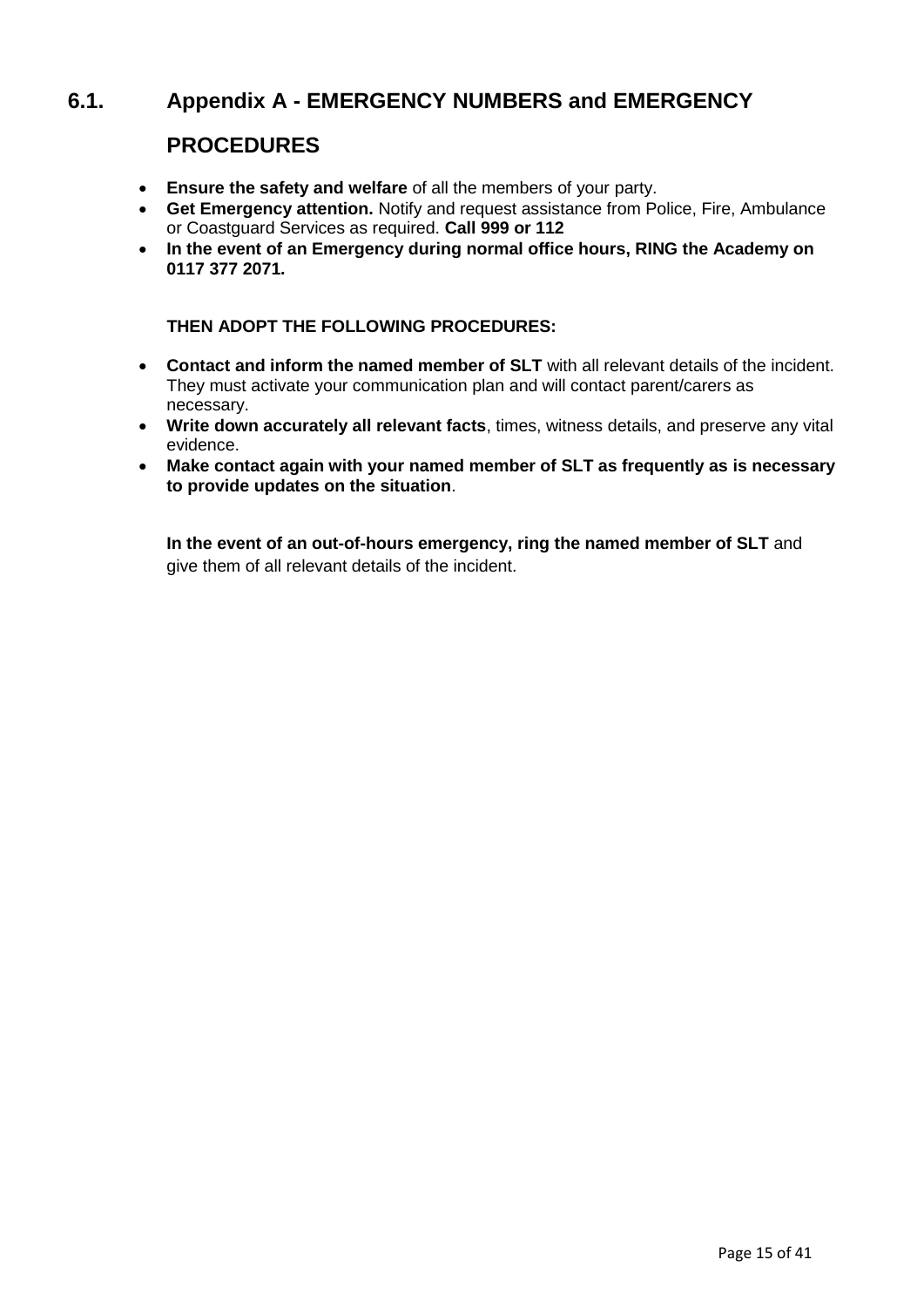## **6.2.** Appendix B Notification and Approval Procedures.

As stated in section 2.1 of this policy, all off-site visits/school trips including residential visits, excursions and Outdoor and Adventurous Activities must be notified, checked and approved by SLT.

1. Complete an Initial Trip Proposal Form as soon as you know you want to run a trip and no later than **1 term** before the trip date. Once complete and fully signed please bring to the Academy Business Manager to discuss and obtain final approval.

2. Set up the Trip on Evolve at least **5 weeks** before the trip date. This must include:

- ➢ the signed Initial Trip Proposal Form
- $\triangleright$  the signed Risk Assessment(s)
- $\triangleright$  the individual student names invited to attend the trip
- $\triangleright$  the designated staff (minimum ratio 1:15, 1:8 on residential)
- $\triangleright$  trip itinerary
- $\triangleright$  specific SEN risk assessment (if applicable)

3. Remember to click on submit so that it can go to the EVC Manager for review.

4. If any of the above items are missing or incomplete, the ABM will return the Evolve trip to you electronically with comments about what you need to do.

5. The trip on Evolve must be fully approved by the EVC and then the Principal at least 2 weeks before the trip date.

6. Once fully approved, letters can be sent to parents via the Admin Team.

7. Have a staff trip planning meeting to go through the risk assessments and itinerary.

8. All permission slips must be returned at least 7 days before the trip date so Kate Lapham has sufficient time to prepare the documents you need to take with you.

9. After the trip you must log onto Evolve to complete the Evaluation section of the Trip.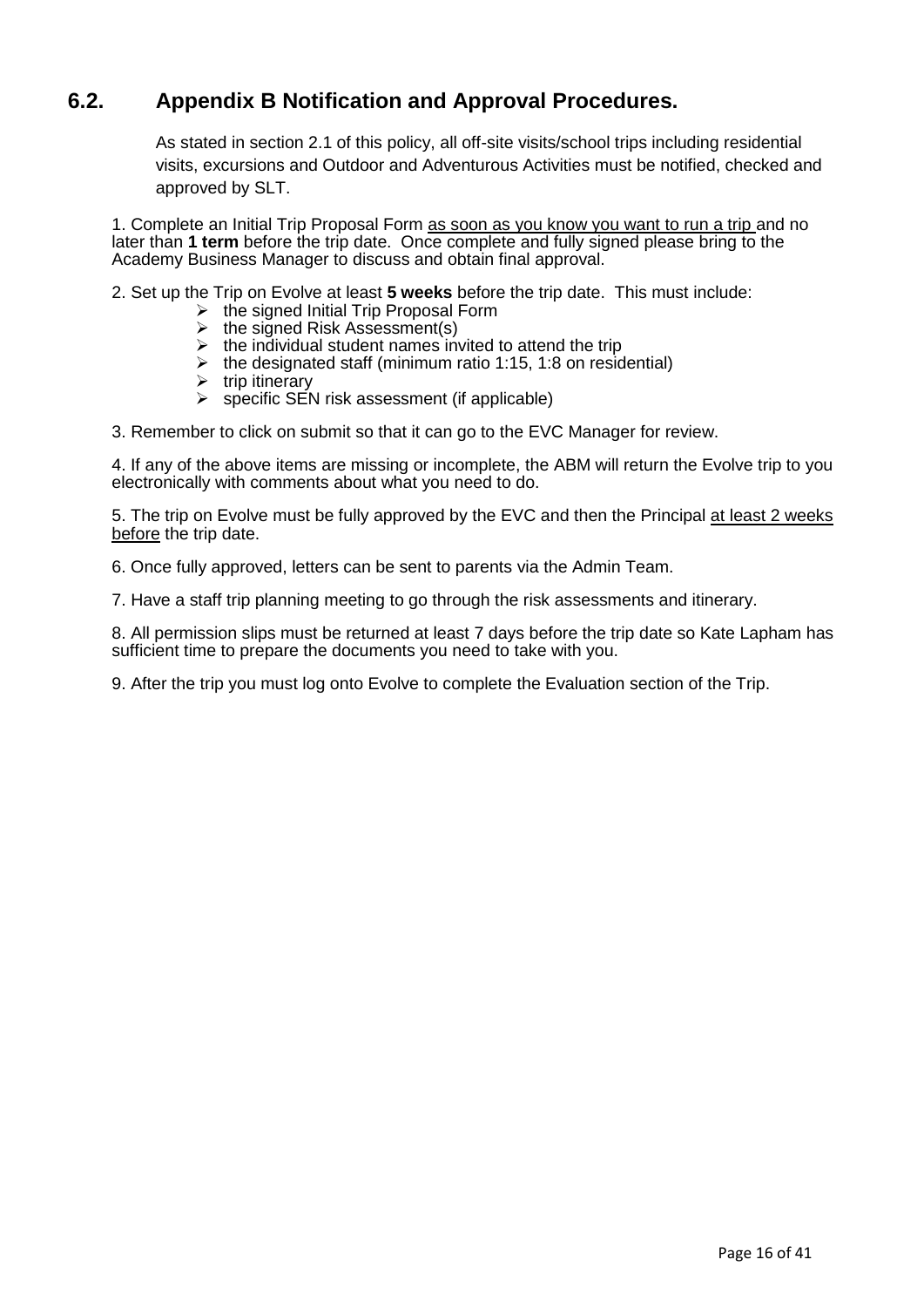## **6.3** Appendix C – criteria required for external and commercial **providers**

#### **All new external providers are expected to complete the 'Provider Standards' questionnaire shown in Appendix E.**

- Ensure that the Provider holds a current AALA Licence or has the recognition and approval of the relevant National Governing Body
- Ensure that instructional staff are sufficiently qualified, competent and experienced to meet the requirements of your programme
- Does the provider have written **risk assessments** for each activity and written **operational procedures:** are these available on request?
- Does the provider meet the Academy Equal Opportunities and Inclusion criteria?
- Does the equipment conform to NGB recommended standards and is it maintained in accordance to current good practice guidelines?
- For Residential Centres in particular: does the provider have an adequate Health and Safety Policy in place, a recognised written Fire Risk Assessment document and CRB Police Clearance for all adults having unsupervised access to students and,
- For Overseas visits or Expeditions in particular: check all contractual agreements carefully before signing up with commercial providers, establish whether providers are financially secure (i.e. ATOL, ABTA, bonded) that they have adequate insurance policies, experienced and reliable 'in country' agents and that instructors, local guides and porters are suitably experienced and knowledgeable about the areas in which your group is operating.

#### **Further Points to consider:**

- Obtain recommendations and favourable references from colleagues who have used the services of your prospective provider
- Ask for references from other satisfied users if the provider is not known locally
- Will the provider allow negotiation to take place on course/activity content to cater for the ages, abilities and experience of all the students in the group?
- Will there be sufficient flexibility to accommodate changes to the programme if circumstances change (i.e. weather conditions, special needs of students, behavioural considerations?)
- Is the provider delivering a Quality experience and giving Value for Money?
- For Overseas visits or Expeditions, how long has the provider been operating, and who owns the Provision? Ask for the CV of the person actually leading your group in the overseas site, how knowledgeable is the "in country agent"?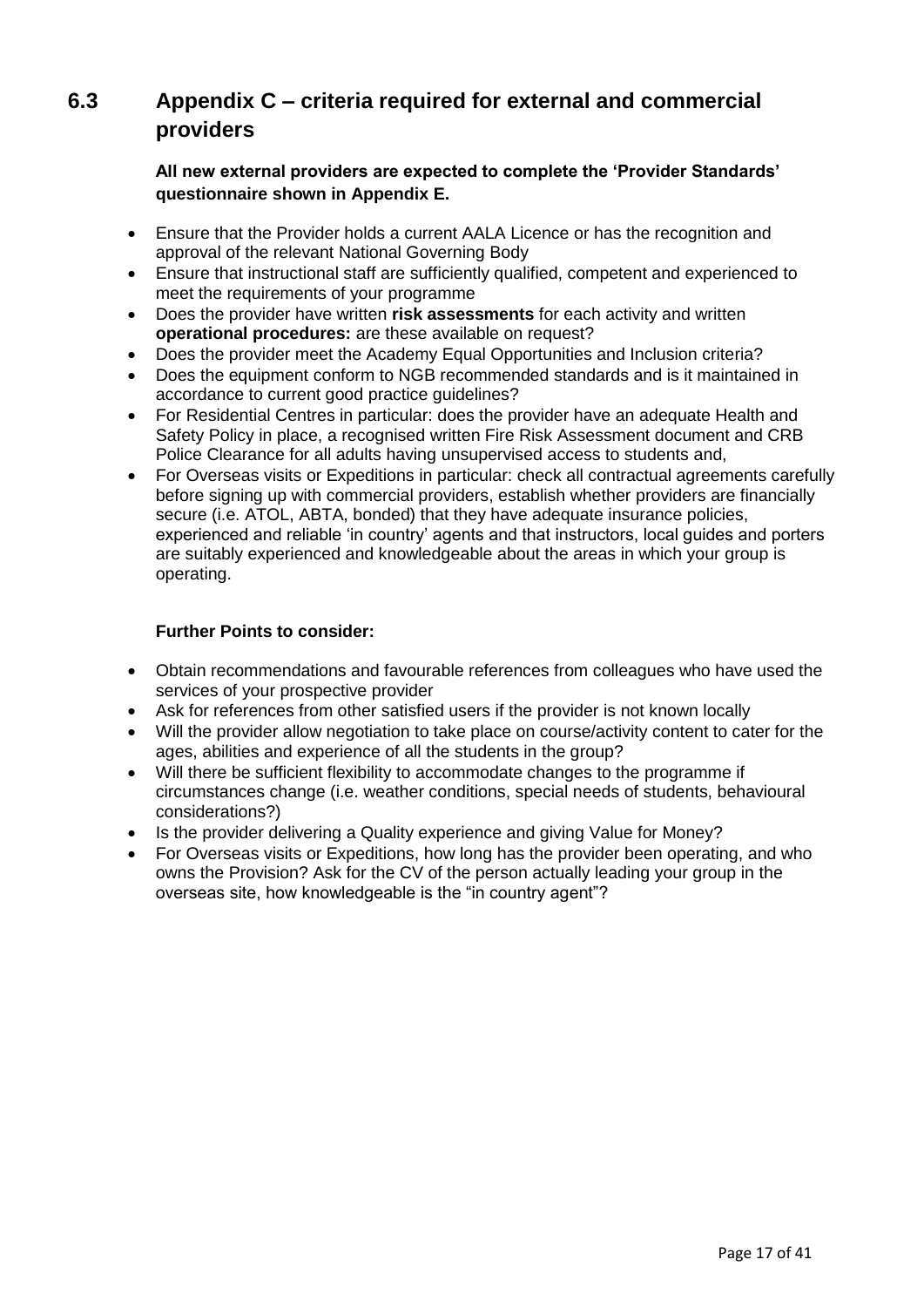## **6.4.** Appendix D Off-sites Visits/School trips Notification Form

| <b>Initial Trip Proposal Form</b>                  |  |  |                                 |  |
|----------------------------------------------------|--|--|---------------------------------|--|
|                                                    |  |  |                                 |  |
|                                                    |  |  |                                 |  |
| Return Date<br>Departure Date                      |  |  |                                 |  |
| Departure Time from BMA<br>Departure/Return Times: |  |  | Arrival Time Upon Return to BMA |  |
|                                                    |  |  |                                 |  |
| Yes<br>$\mathsf{No}$<br>If yes, please explain:    |  |  |                                 |  |
| Male                                               |  |  | Total                           |  |
|                                                    |  |  | Female                          |  |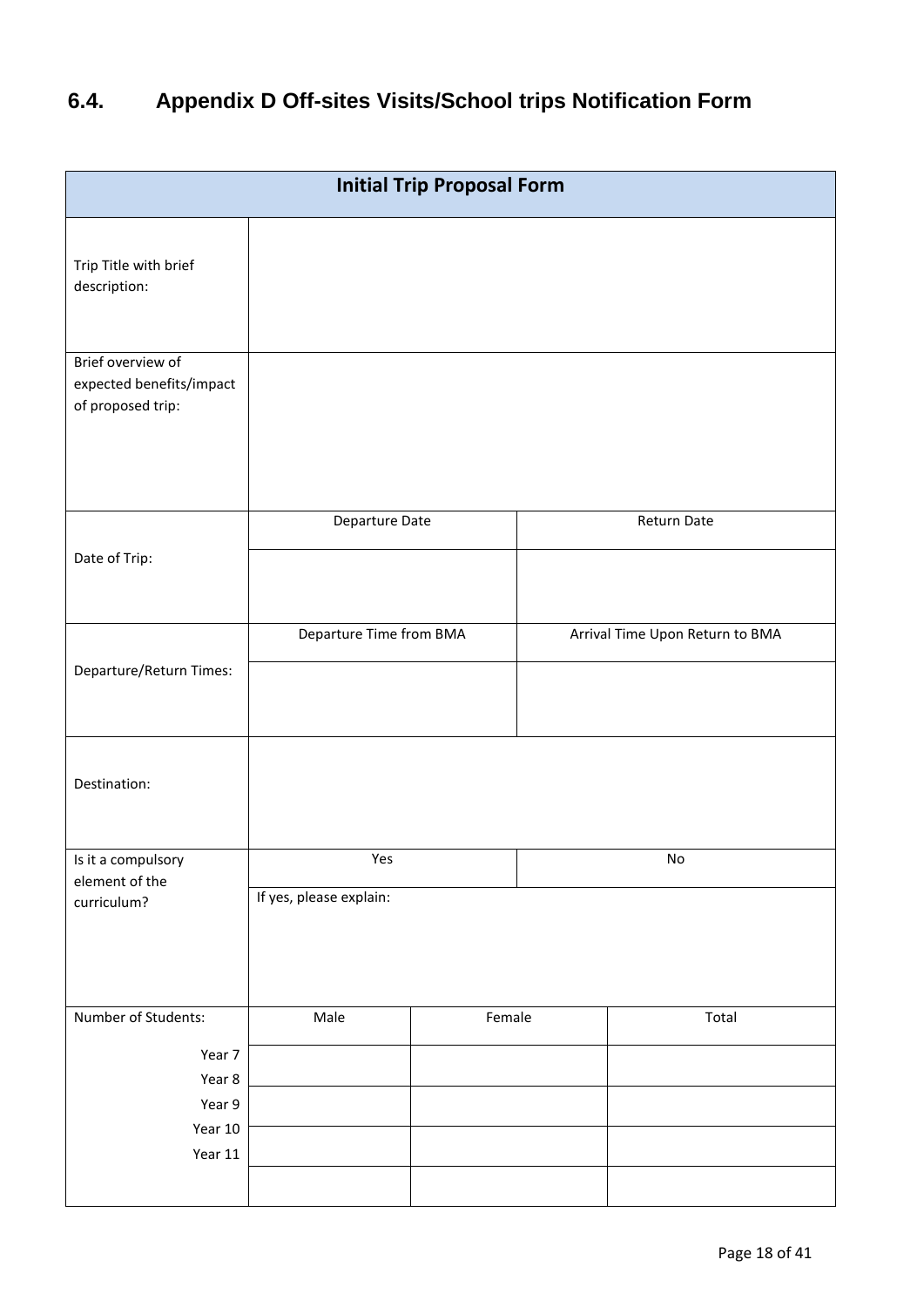| Total Cost of Trip (£):            |                                                                                                                       |                           |                         |
|------------------------------------|-----------------------------------------------------------------------------------------------------------------------|---------------------------|-------------------------|
|                                    |                                                                                                                       |                           |                         |
|                                    |                                                                                                                       |                           |                         |
| Student Contribution (£):          |                                                                                                                       |                           |                         |
|                                    |                                                                                                                       |                           |                         |
|                                    |                                                                                                                       |                           |                         |
| Total funded by BMA (£):           |                                                                                                                       |                           |                         |
|                                    |                                                                                                                       |                           |                         |
|                                    |                                                                                                                       |                           |                         |
| Budget to be allocated<br>against: | (i.e. if the student contribution does not cover the full cost of the trip)                                           |                           |                         |
|                                    |                                                                                                                       |                           |                         |
|                                    |                                                                                                                       |                           |                         |
|                                    | Mode of Transport                                                                                                     | <b>Transport Provider</b> |                         |
| Transport:                         |                                                                                                                       |                           |                         |
|                                    |                                                                                                                       |                           |                         |
|                                    | The ratio of staff to students is dependent on your risk assessment but a minimum ratio of 1:15 is usually necessary. |                           |                         |
|                                    | <b>Names</b>                                                                                                          |                           | Periods of Cover Needed |
|                                    |                                                                                                                       |                           |                         |
|                                    |                                                                                                                       |                           |                         |
| <b>Teaching Staff Attending:</b>   |                                                                                                                       |                           |                         |
|                                    |                                                                                                                       |                           |                         |
|                                    | <b>Names</b>                                                                                                          |                           | Periods of Cover Needed |
|                                    |                                                                                                                       |                           |                         |
|                                    |                                                                                                                       |                           |                         |
| Non-Teaching Staff<br>Attending:   |                                                                                                                       |                           |                         |
|                                    |                                                                                                                       |                           |                         |
|                                    | Please tick to confirm that you consulted with Mandy Morris over cover requirements?                                  |                           |                         |
|                                    |                                                                                                                       |                           | □                       |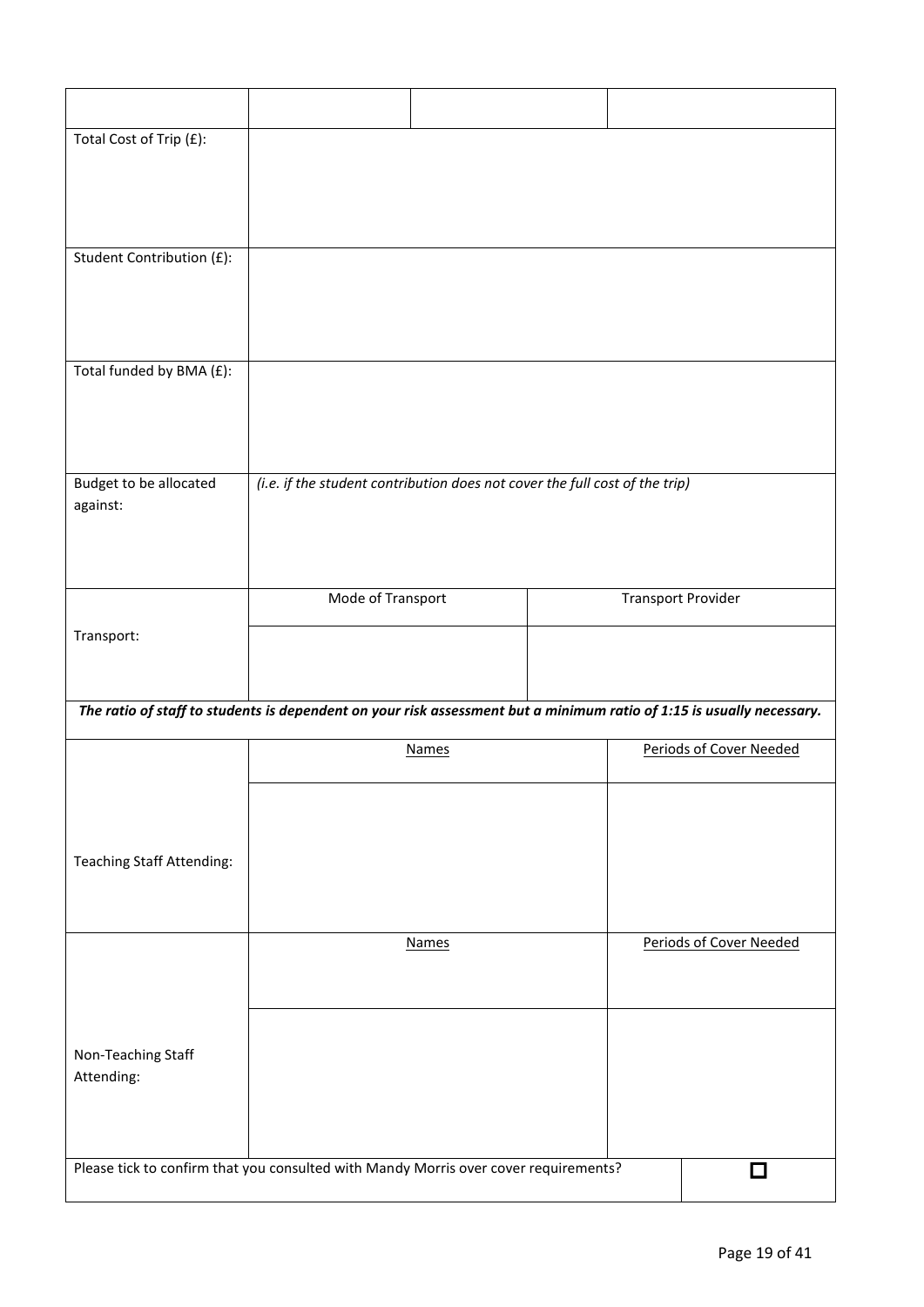| Have you informed the canteen staff if the trip is out over lunchtime?          | Yes | N/A |
|---------------------------------------------------------------------------------|-----|-----|
|                                                                                 |     |     |
|                                                                                 |     |     |
|                                                                                 |     |     |
| Is another trip or event within the academy going on on the same day? (check in | Yes | No  |
| the BMA Calendar)                                                               |     |     |
|                                                                                 |     |     |
|                                                                                 |     |     |
| If yes, please provide details:                                                 |     |     |
|                                                                                 |     |     |
|                                                                                 |     |     |
|                                                                                 |     |     |

| <b>Proposed Trip Approval</b>                                                                                                                                                                                                                                          |                                   |           |             |
|------------------------------------------------------------------------------------------------------------------------------------------------------------------------------------------------------------------------------------------------------------------------|-----------------------------------|-----------|-------------|
| It is the Group Leader's responsibility to ensure that all other signatures are obtained before this form is                                                                                                                                                           |                                   |           |             |
|                                                                                                                                                                                                                                                                        | passed to the EVC - Helen Barnes. |           |             |
|                                                                                                                                                                                                                                                                        |                                   |           |             |
|                                                                                                                                                                                                                                                                        | <b>Name</b>                       | Signature | <b>Date</b> |
| As Group Leader I confirm that I take overall responsibility for the supervision and conduct of the trip and that I have<br>briefed my Deputy Group Leader. I confirm that I will complete the EVOLVE documentation at least 2 weeks prior to<br>the date of the trip. |                                   |           |             |
| <b>Group Leader</b>                                                                                                                                                                                                                                                    |                                   |           |             |
| SLT - Kris Bridgeman                                                                                                                                                                                                                                                   |                                   |           |             |
| <b>EVC - Helen Barnes</b>                                                                                                                                                                                                                                              |                                   |           |             |
|                                                                                                                                                                                                                                                                        |                                   |           |             |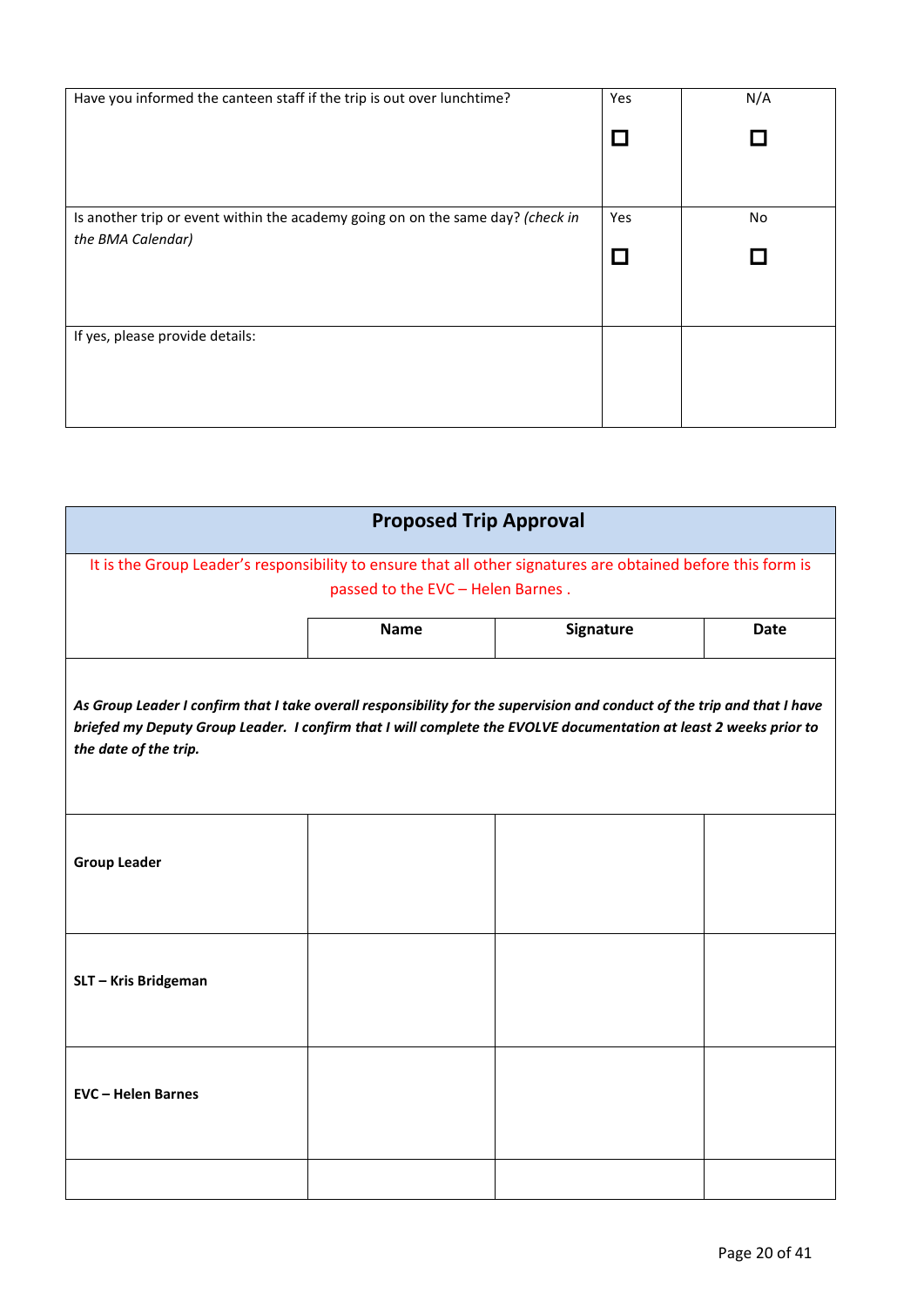| Cover - Mandy Morris |  |  |
|----------------------|--|--|
|                      |  |  |
|                      |  |  |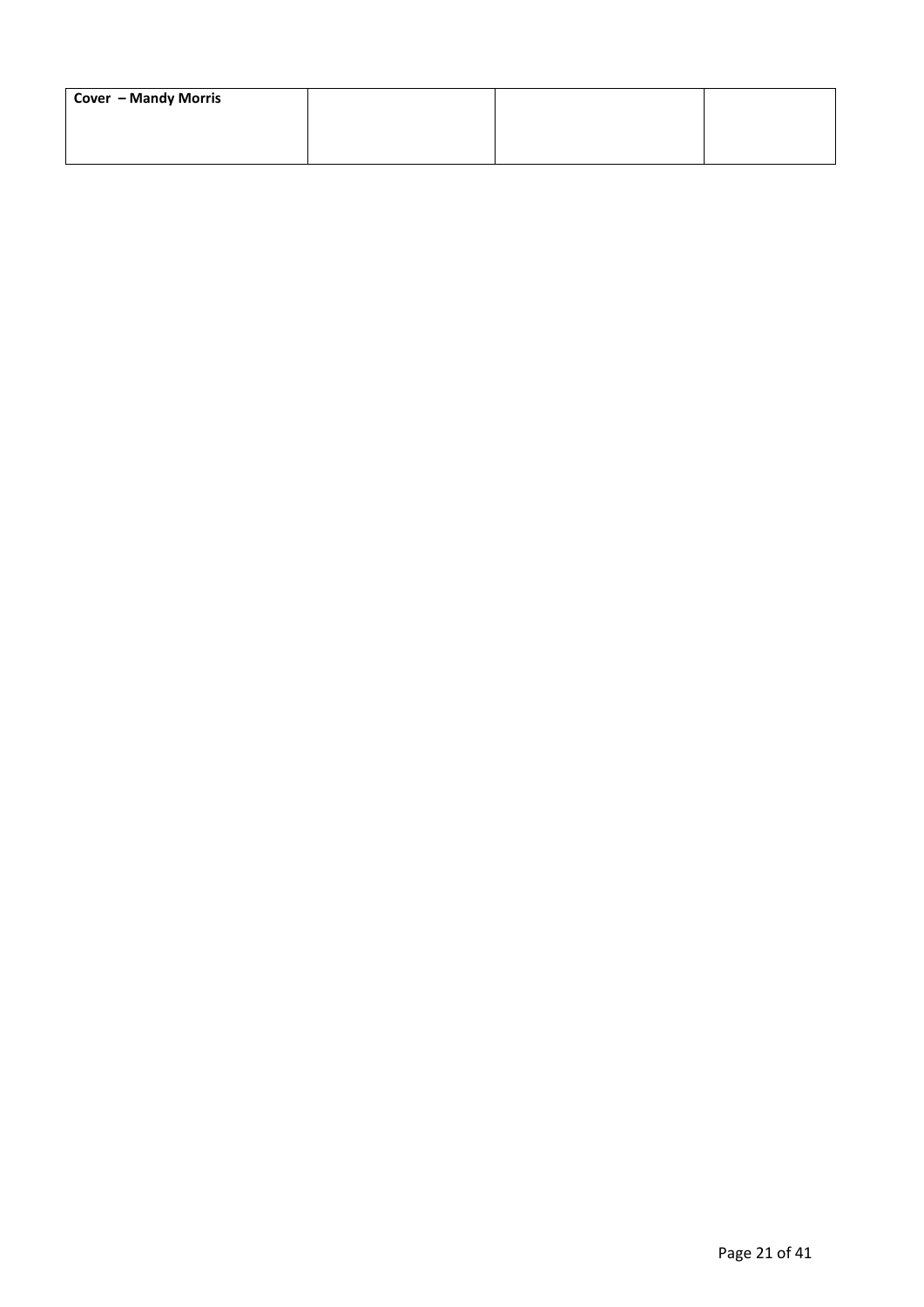## **6.5 Appendix E 'PROVIDER STANDARDS' QUESTIONNAIRE (PSQ)**

For completion by providers of outdoor education, visits and off-site activities to Bristol Metropolitan Academy.

Name of provider organisation:

**The provider named above is asked to give careful consideration to the statements below and sign in the space at the end of the form that the standard of service provided will meet the conditions listed. Please tick all specifications you meet. Indicate by a cross any you cannot meet. Write N/A against any specifications, which do not apply to your provision.**

*Section A should be completed for all visits. Section B (adventurous activities) should also be completed if applicable.*

#### **Section A – ALL PROVIDERS**

- 1. The provider complies with relevant health and safety regulations, including the Health and Safety at Work Act 1974, and has a health and safety policy and recorded risk assessments which are available for inspection.
- 2. Accident and emergency procedures are maintained and records are avail<br>  $\Box$  for inspection.
- 3. The staff have the experience, competence and professionalism to work with  $\Box$  age range and abilities of prospective groups.
- 4. There are adequate and regular opportunities for the group leader to liaise  $\Box$  the provider and designated staff.
- 5. The centre has a Code of Conduct, which can be provided in advance of any booking and to which visiting groups should adhere.
- 6. All reasonable checks, including DBS checks, are made for staff who have unsupervised access to young people for relevant criminal history and suitability for work wit $\nabla$ ung people.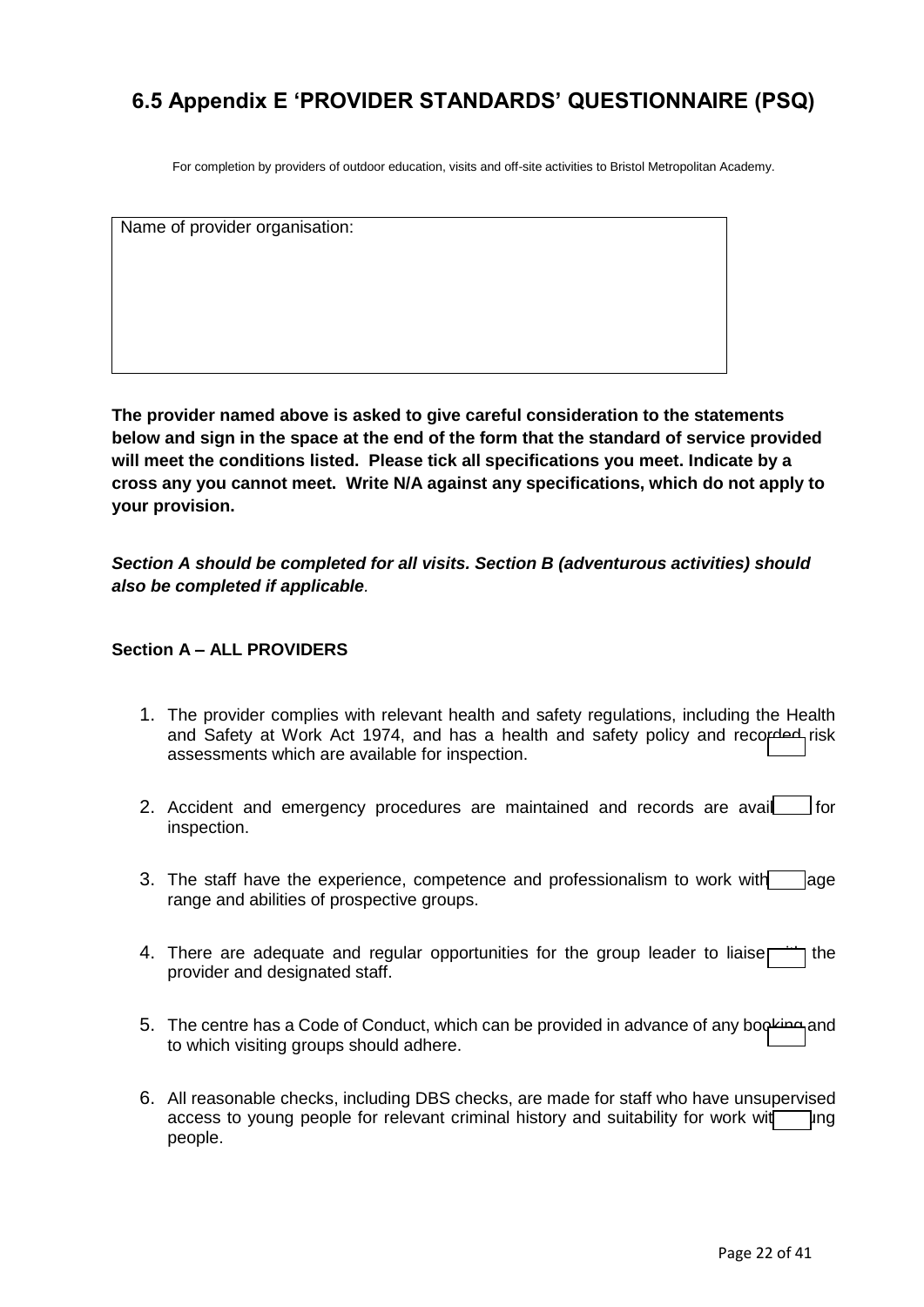- 7. There are adequate and regular opportunities for liaison between visiting staff and the provider's staff and there is sufficient flexibility to make changes to the programme if necessary and the reasons for such changes will be made known to visiting staff.
- 8. The provider has public liability insurance for at least £5 million.
- 9. The provider will take all reasonable steps to allow inclusion and participation of any young people who have special needs or have a disability, following a risk assessment process. in line with the Special Educational Needs and Disability Act 2001 and  $\mathbb{L}_{\text{rsad}}$ ility Discrimination Act 2005.
- 10. The provider encourages responsible attitudes to the environment as an integral part of the programme.
- 11.All vehicles are roadworthy and meet statutory requirements. Drivers are PCV qualified or operate with a small bus permit and local minibus driving assessment.
- 12.A fire risk assessment has been completed and meet the requirements of the Regulatory Reform (Fire Safety) Order 2005.
- 13.Security arrangements have been assessed and reasonable steps taken to prevent unauthorised persons entering the accommodation.
- 14.Separate male and female sleeping accommodation and washing facilities are provided and staff accommodation is suitably located to ensure adequate supervision

#### **SECTION B – PROVIDERS OF OUTDOOR AND ADVENTUROUS ACTIVITIES**

.

15. The provider meets the requirements of the Adventure Activities Licensing Service (AALS).

*For AALS licensable activities the specifications in this section may be checked as part of an AALS inspection. However, providers registered with AALS are also asked to consider the statements below with respect to any activities or aspects of their provision not covered by the licence***.**

16. The minimum ratios of staff to young people for the activities conform to those recommended by the appropriate National Governing Body or, in the absence of this, the provider's Code of Practice and informed by a risk assessment.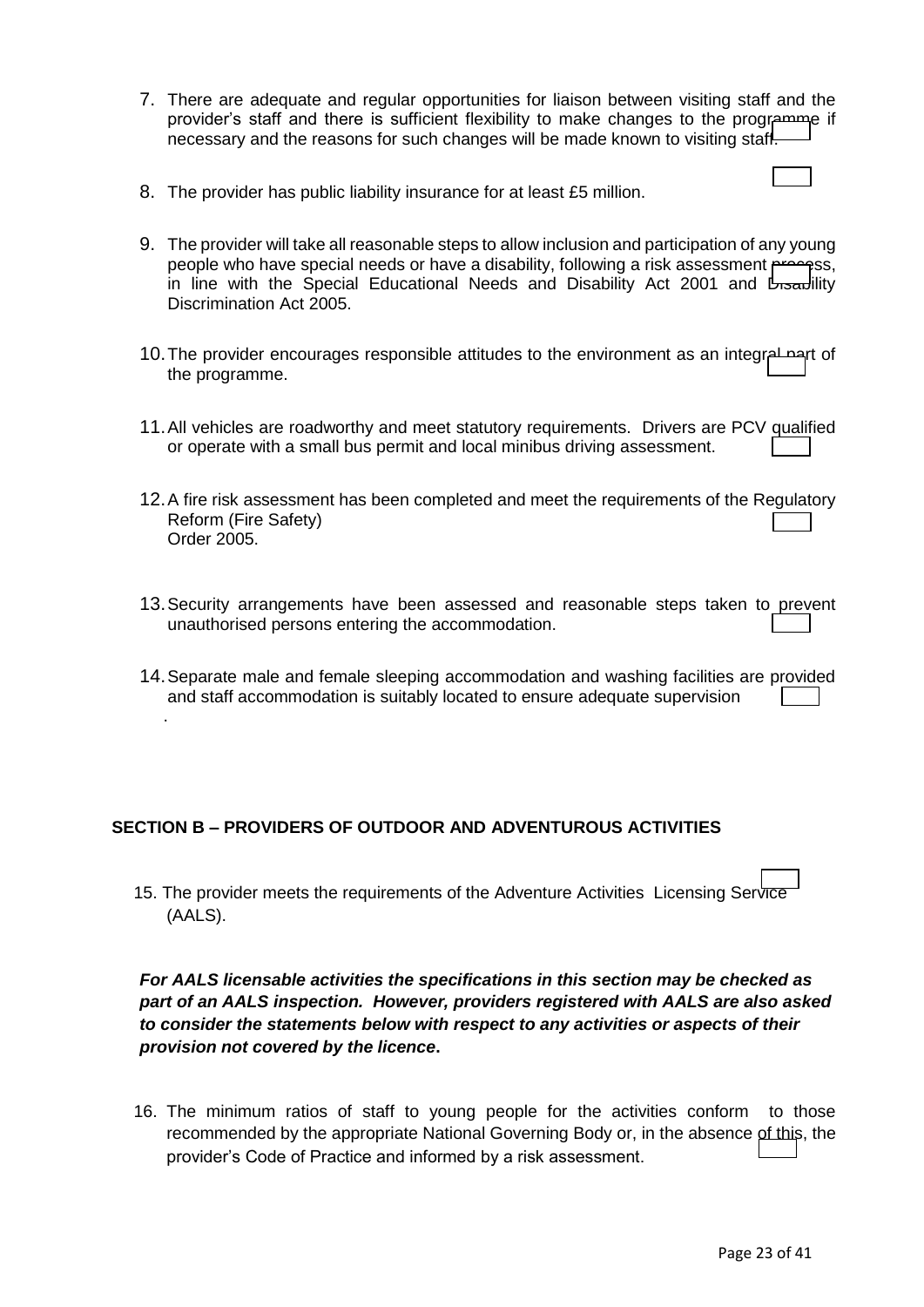Page 24 of 41

- 17. The provider operates a policy for staff recruitment, induction and training which ensures that all staff with a responsibility for participants are competent to undertake the  $\frac{1}{2}$  duties.
- 18. The provider maintains a written code of practice for each activity which is consistent with relevant National Governing Body guidelines or, in their absence, recognise includional standards.
- 19. Staff competencies are confirmed by the appropriate National Governing Body qualification for the activity to be undertaken, or staff have had their competeng confirmed by an appropriately experienced and qualified technical adviser.
- 20. Visiting groups will have access to appropriate first aid. Centre based staff are practised and competent to respond to accidents and incidents.
- 21. There is a clear definition of responsibilities between providers and visiting staff regarding supervision and welfare of participants.
- 22. All equipment used for activities is suited to the task and adequately maintained and monitored in accordance with current good practice.

-------------------------------------------------------------------------------------------------------

If any of the above specifications cannot be met or are not applicable, please give details:

Details of any accreditation with AALS, national governing bodies, tourist boards etc.

Signed: **Date:** Date:

**Name: Name: Position in organisation:** 

**Tel: Fax: Email:**

**Thank you for completing this form. Please return it to the Group Leader who requested this information.**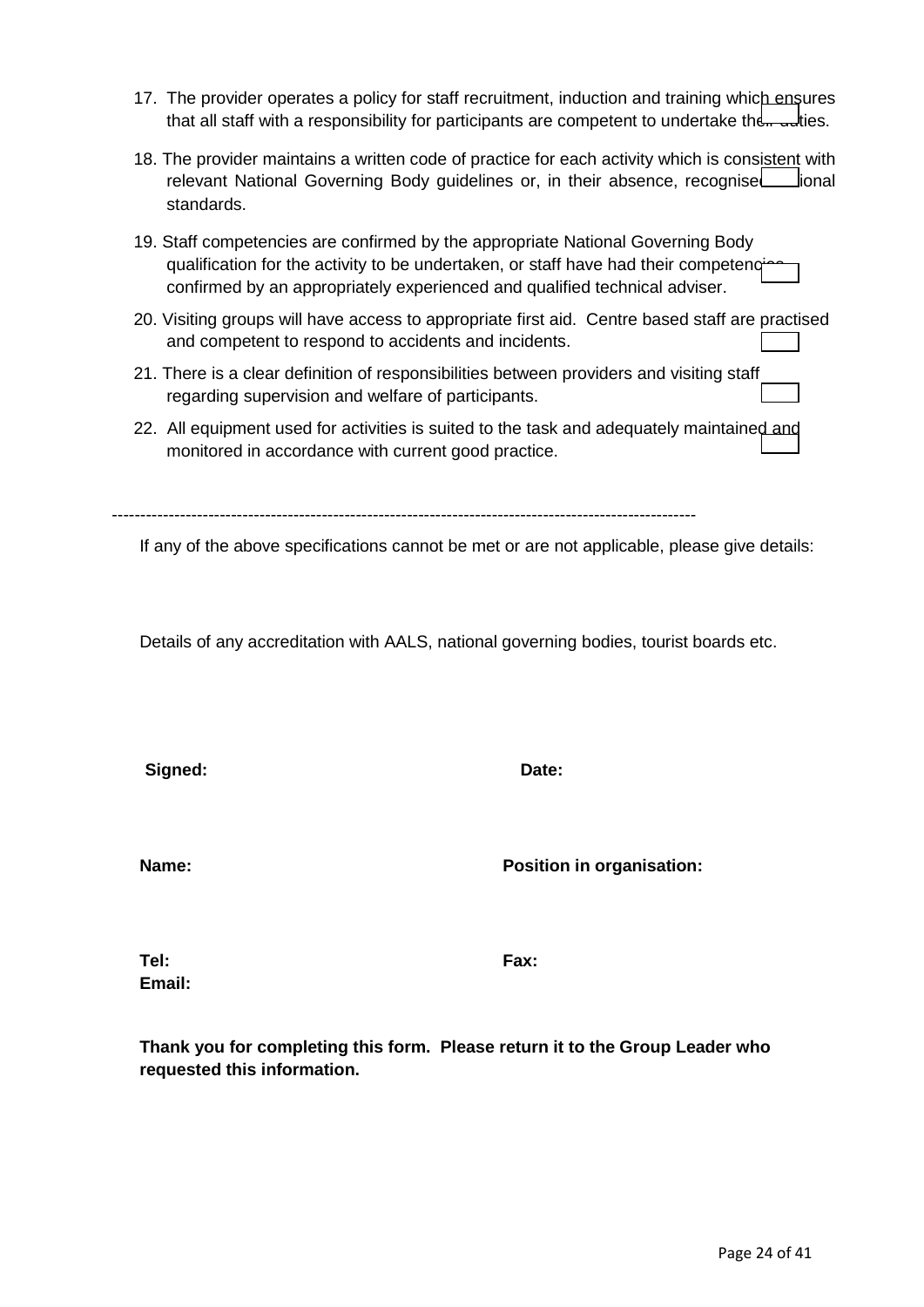## **6.6.** Appendix F The Role of the EVC.

Responsibility for the approval of off-site visits/school trips remains with the SLT and the Academy Council. This responsibility may, with the consent of Academy Council, be in part, delegated to the Educational Visits Coordinator (EVC), who will normally be a senior member of staff and able to liaise closely with SLT.

#### **The EVC must:**

- have experience in leading and managing a range of educational visits similar to those typically organised by the Academy and be specifically competent in these activities as verified through technical qualifications or practical leadership
- be empowered by the Academy with the authority to fulfil the criteria listed below and have the ability to so empower others. e.g. Group Leaders, voluntary helpers and assistants
- have sufficient credibility to be able to influence colleagues and command respect, and
- be able to support colleagues and students in the formulation of risk assessments and in the development of risk management procedures.

The EVC will be involved with the planning and management of Off-site visits/School trips led, in many instances, by other staff. They will support SLT, Councillors and Group Leaders, by ensuring the employer's standards and policies are met.

#### **The general role of the EVC is to:**

- assist in assigning a competent Group Leader to oversee and supervise the activity. i.e. someone with appropriate qualifications, or having a good track record of showing practical experience in similar situations
- ensure that educational objectives for the visit/trip are set and achievable
- ensure that CRB checks are completed on time for all necessary staff and adult supervisors
- undertake the required checks on the qualifications of activity providers, transport, standards of accommodation: this can be achieved effectively by asking providers to complete the Provider Standards questionnaire. (see 6.5 Appendix C, page 60)
- ensure appropriate emergency procedures and contingency plans are in place for each visit/trip
- advise on matters concerning students with special needs and ensure principles of inclusion for all are upheld where ever possible in line with the overall health and safety of those concerned with the visit/trip
- ensure that records, medical information emergency contacts are kept up to date and accessible to those who require access
- generally support SLT in their decision making for visits, and
- ensure that each visit/trip ends with a report back (verbally or written) from the Group Leader to the SLT

The EVC may delegate some of these tasks to an appropriate member of support staff, but will need to ensure that they have all been carried out for each approved trip.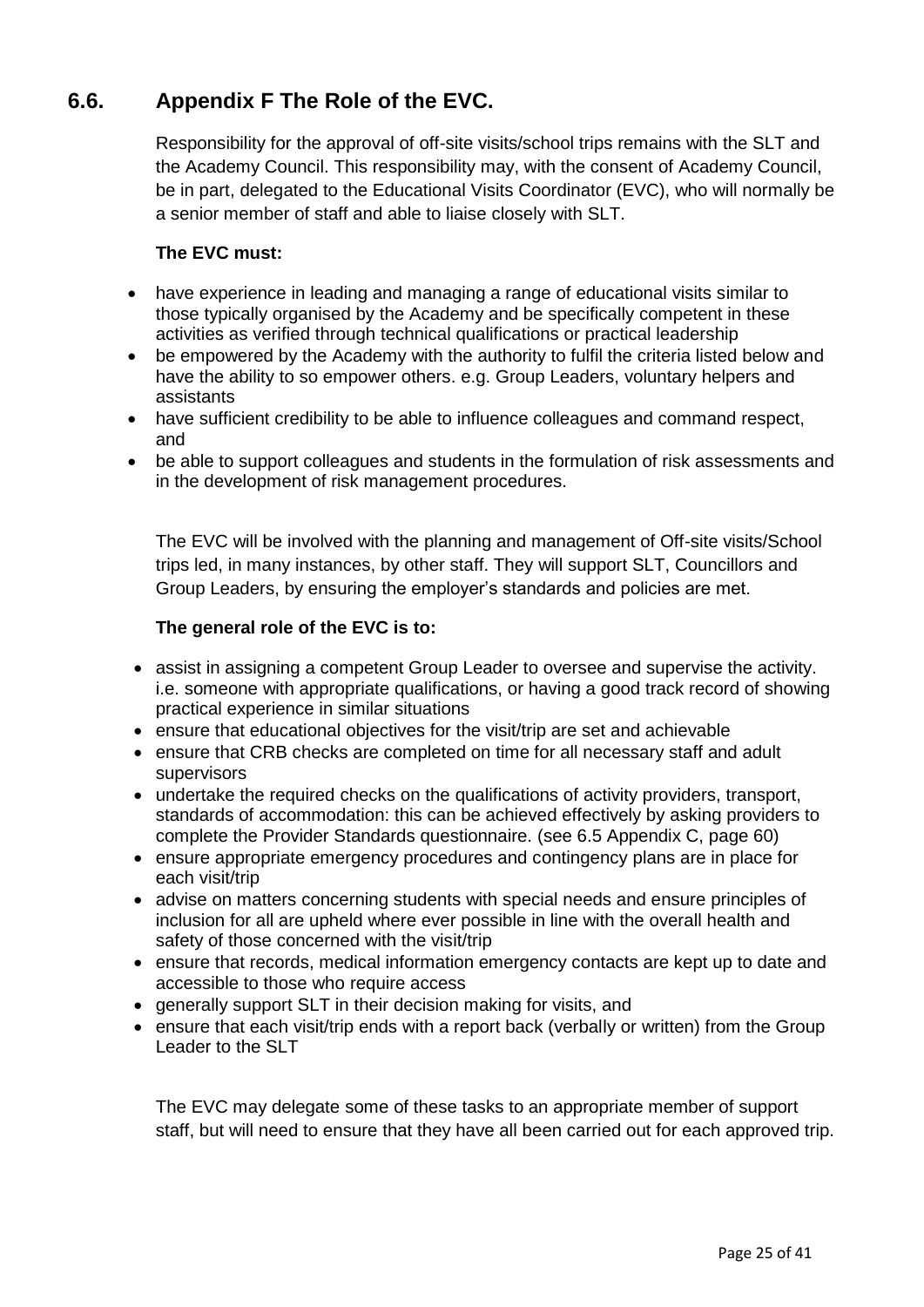## **6.7** Appendix G The Role of the Group Leader & Deputy Group **Leader**

**The Group Leader,** (sometimes known as the 'Visit Leader') approved by the **EVC** in consultation with SLT, has **overall responsibility** for the supervision and conduct of the visit or activity.

The Group Leader and EVC need to liaise & work closely together.

In particular the Group Leader should:

- have the necessary experience, training and qualifications to safeguard the health, safety & welfare of students and accompanying teachers & adults at all times
- obtain the required approval from SLT before any visits/trips takes place
- follow the policy guidelines and regulations issued by the Academy and the Governing Body
- assess the risks involved and prepare a comprehensive risk management plan in consultation with the other members of staff on the visit/trip. Endeavour to involve students in this process where appropriate
- have prior knowledge of the venue/activity by making an exploratory pre-visit or seeking out information from colleagues who have relevant first hand knowledge
- allocate supervisory responsibilities to each member of staff and ensure understanding of that role by providing briefings, support and training as required.
- prepare and brief students, their parents/carers about the visit/trip and obtain written, informed consent and any relevant medical information, emergency contact details
- determine the level of First Aid cover required for the visit/trip
- establish acceptable standards of behaviour expected from students, staff & adults
- re-assess risks while the visit or activity takes place and amend plans accordingly, and
- ensure that each visit/trip ends with a report back to managers.

**A Deputy Group Leader** should be appointed for all visits/trips where ever practical. In the event of an emergency, the deputy should have sufficient knowledge of the programme and the relevant skills to take over from the Group Leader. By definition this means that the deputy leader needs to be involved throughout the planning and preparation of visits/trips

Deputy Group Leaders should be in possession of a complete set of documentation for the visit/trip identical to that held by the Group Leader. Where more than one vehicle is involved in the visit/trip, deputy leaders should travel separately from the Group Leader.

Certain tasks relating to the visit/trip may be delegated to the deputy leader to reduce the work-load on the Group Leader. e.g. overseeing the collection of consent & medical forms, collecting monies, booking venues, issuing kit lists, undertaking fire drills and checking emergency evacuation procedures are in place, generally checking of arrangements.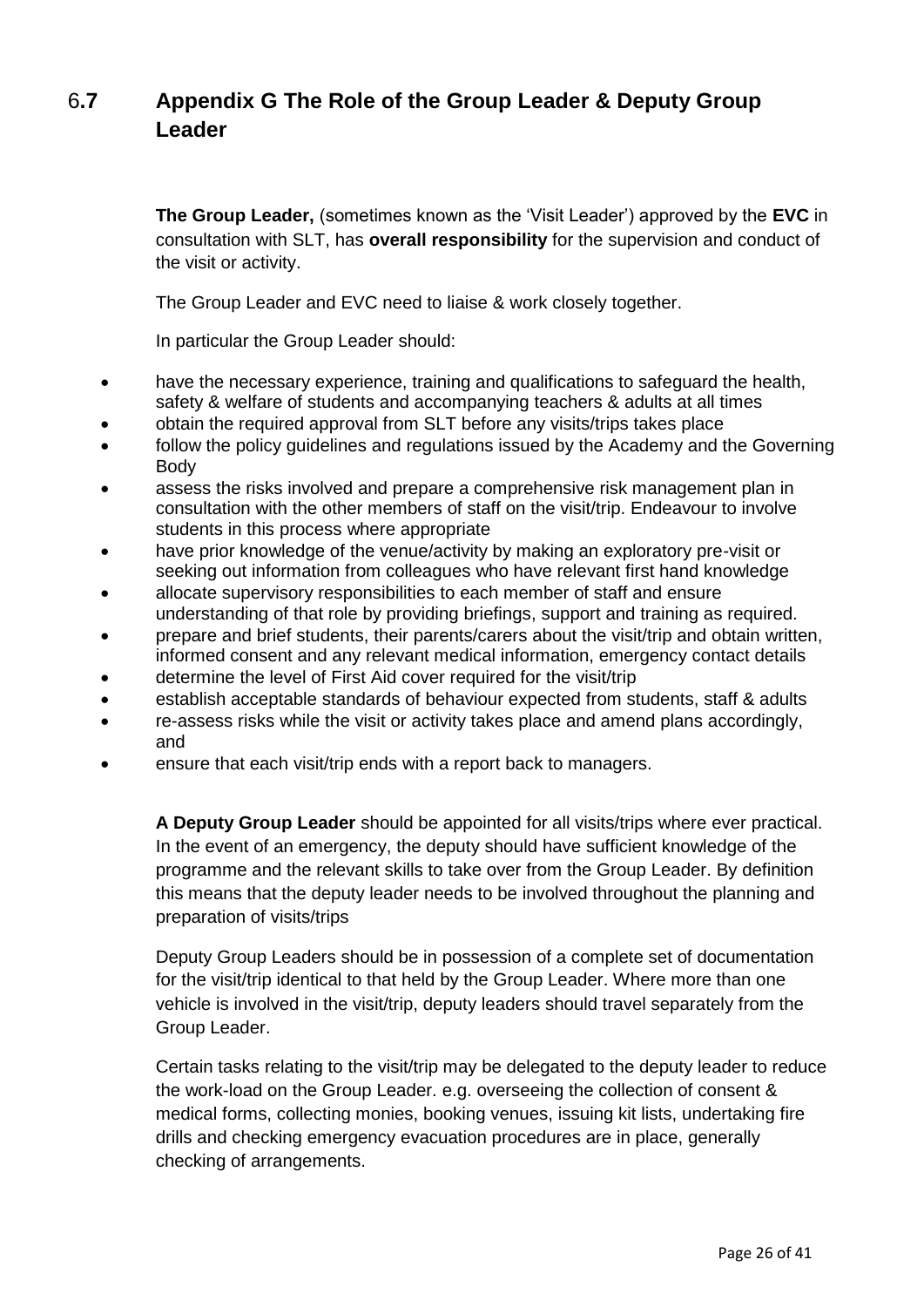

## **6.8 Appendix H – Risk Assessment Guidance**

|                                           | <b>HAZARD IDENTIFICATION AND CONTROL MEASURES TABLE</b>                                                                                                                                                                                                                                                                                                                                                                                                                                                                                                                        |
|-------------------------------------------|--------------------------------------------------------------------------------------------------------------------------------------------------------------------------------------------------------------------------------------------------------------------------------------------------------------------------------------------------------------------------------------------------------------------------------------------------------------------------------------------------------------------------------------------------------------------------------|
| <b>POTENTIAL</b><br><b>HAZARD</b>         | <b>CONTROL MEASURES TO CONSIDER</b>                                                                                                                                                                                                                                                                                                                                                                                                                                                                                                                                            |
| Inadequate<br>Staffing and<br>Supervision | - ensure staffing levels are adequate and available to run the activity safely<br>- thoroughly brief all staff and ensure roles and responsibilities are agreed and clearly defined, especially for any volunteer<br>helpers and parent/carers/carers.<br>- ensure staff are competent, experienced and suitably qualified to run the activities<br>- have measures in place to reduce the chances of physical/verbal abuse or harassment to or by the public<br>- draw up a code of conduct, to be agreed by all involved, to deal with unacceptable or disruptive behaviour. |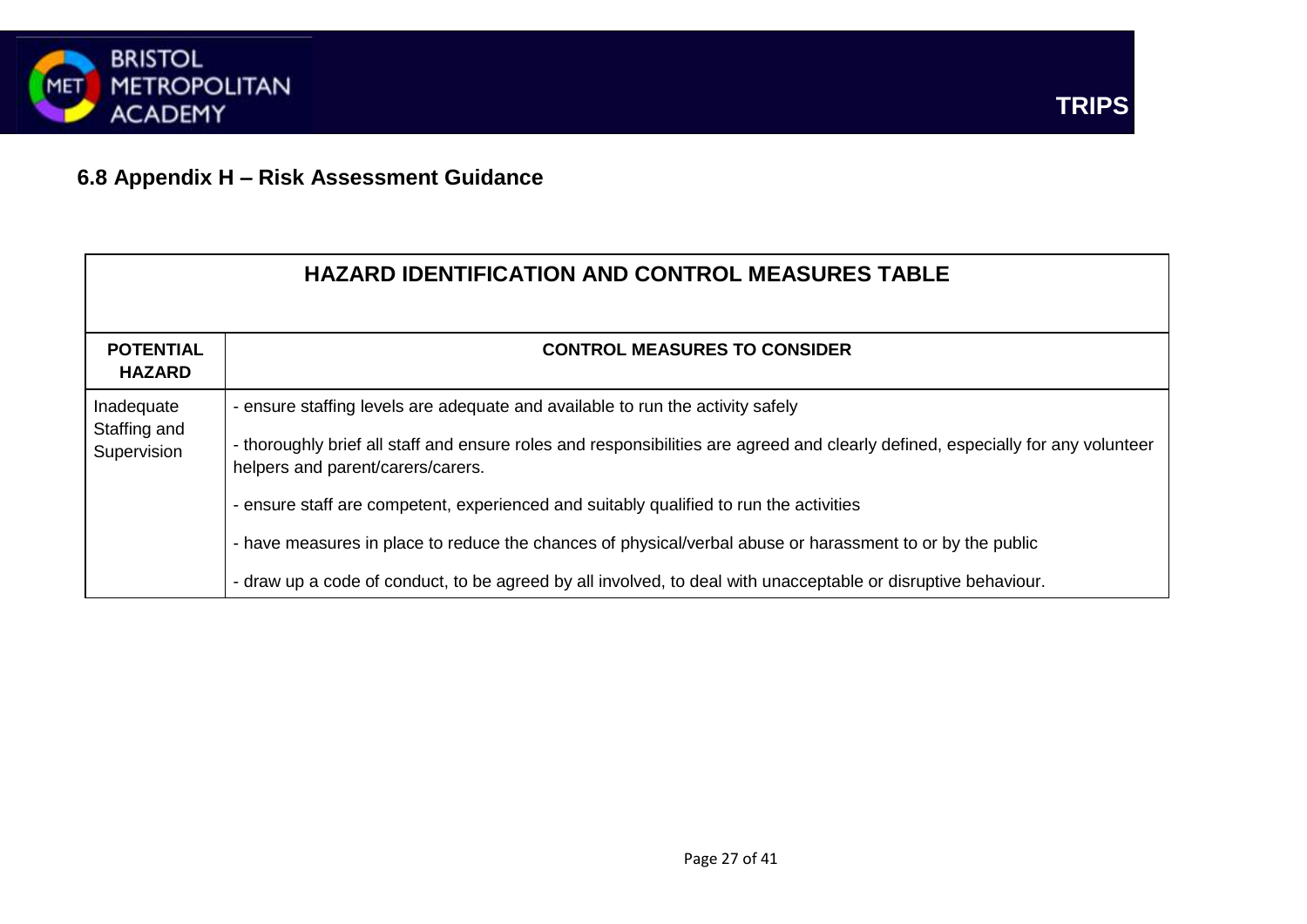

| Activities<br>Inappropriate<br>for the Persons<br>Involved. | - A risk assessment must be undertaken to ensure that any activities engaged in are within the physical limits of capability<br>of all persons involved                                                                                                        |
|-------------------------------------------------------------|----------------------------------------------------------------------------------------------------------------------------------------------------------------------------------------------------------------------------------------------------------------|
|                                                             | - consent and medical forms to be obtained and checked                                                                                                                                                                                                         |
|                                                             | - emergency contacts should be established for ALL persons involved in the activities                                                                                                                                                                          |
|                                                             | - ensure that there are no unresolved concerns over group members abilities to participate                                                                                                                                                                     |
|                                                             | - careful consideration needs to be given to those with special educational needs.                                                                                                                                                                             |
| Hazardous                                                   | - the leader of the activity must know the chosen area where the activity is to take place                                                                                                                                                                     |
| Terrain.                                                    | - any particular hazards in the area of the activity should be identified, i.e. cliffs, quarries, steep gullies, loose rocks, areas<br>of water, railway lines, dangerous roads.                                                                               |
|                                                             | - ensure the group, and their supervisors, can cope with the intended terrain                                                                                                                                                                                  |
|                                                             | - the area of the activity must be able to be effectively supervised, especially if 'remote supervision' is to be used                                                                                                                                         |
|                                                             | - contingency plans should be drawn up in case the activity does not go to plan. If activities involve remote areas,<br>emergency 'escape routes' should be planned                                                                                            |
|                                                             | - where activities are likely to take part in the hours of darkness, all persons should be issued with torches and spare<br>batteries made available and be briefed concerning extra difficulties which could be encountered when moving around<br>after dark. |
|                                                             |                                                                                                                                                                                                                                                                |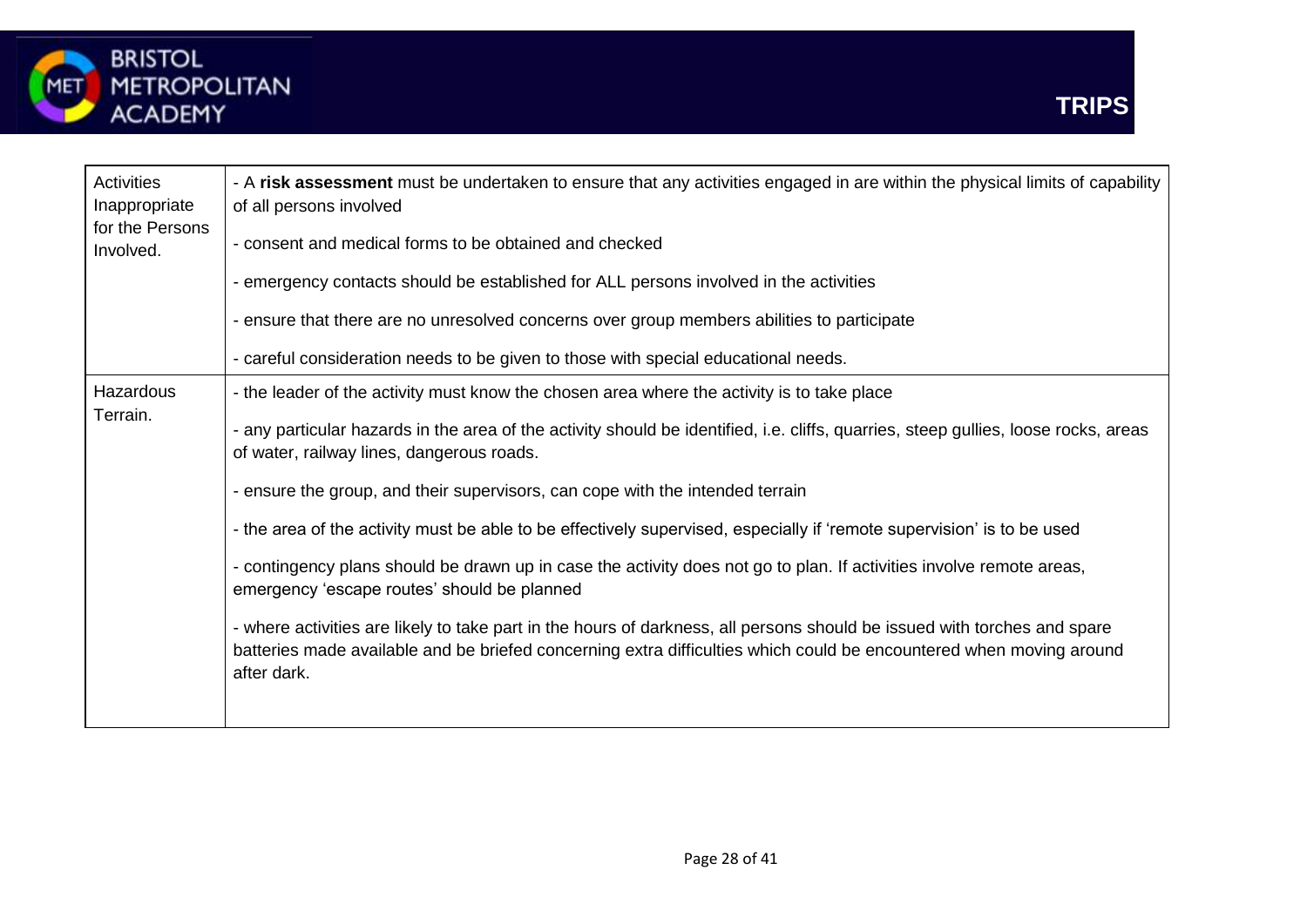

| Access and                                    | - ensure permission is granted for the area intended for the activity                                                                                                                                                                                |
|-----------------------------------------------|------------------------------------------------------------------------------------------------------------------------------------------------------------------------------------------------------------------------------------------------------|
| Environment.                                  | - adequate parking facilities should be arranged at the start and finish of the activity                                                                                                                                                             |
|                                               | - identify, and avoid, any environmentally sensitive areas                                                                                                                                                                                           |
|                                               | - ensure that leaders are aware of other groups who may be using the same area/facilities at the same time                                                                                                                                           |
|                                               | - all restricted areas should be known, i.e. military firing ranges, fishing, private land, grouse moors, forestry operation,<br>quarrying etc.                                                                                                      |
|                                               | - where activities involve leading a group along a road (or anywhere where vehicles are operating), those supervising<br>should wear high viability clothing.                                                                                        |
| Inadequate<br>Transport<br>Provision          | - for travelling to and from the activity, adequate provision is made for transport and in line with Bristol City Council's<br>guidelines - this also extends to the hiring of transport from commercial providers                                   |
|                                               | - all private vehicle users must be licensed, competent and fully insured to carry passengers. Private vehicles and CYPS<br>site transport must be road legal and basic safety checks should be carried out prior to use                             |
|                                               | - additional supervision may need to be considered where public transport is to be used.                                                                                                                                                             |
| Persons                                       | - appropriate clothing, equipment and footwear should be identified and agreed                                                                                                                                                                       |
| Inadequately<br>Prepared for the<br>Activity. | - Carefully brief Pupils/Children/Young People/students in respect to the expected conditions to be encountered ie<br>weather, the degree of fitness required, estimated duration of the activity, travelling time, food and drink requirements etc. |
|                                               |                                                                                                                                                                                                                                                      |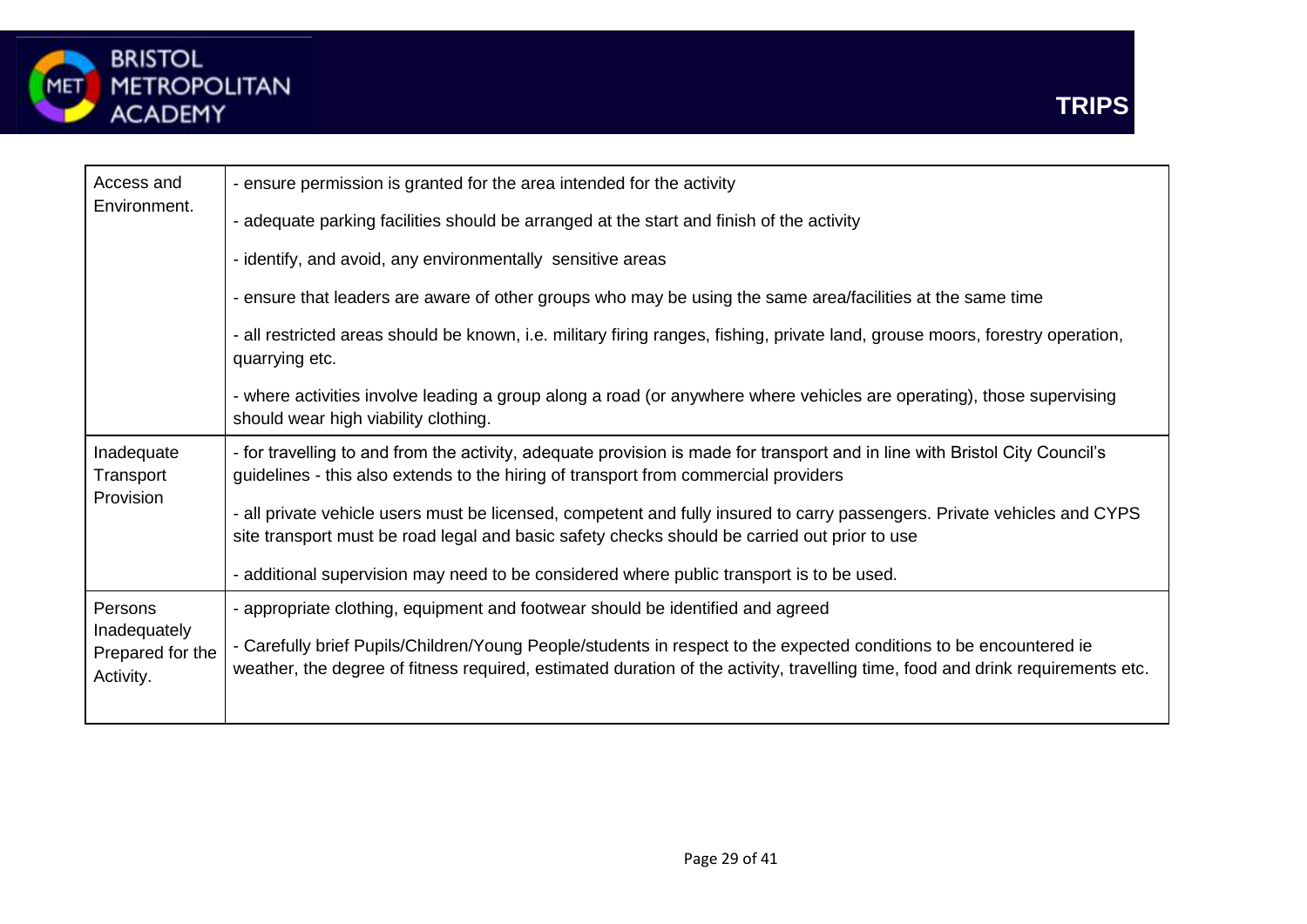

| Persons Not<br>Adequately<br>Insured.             | - ensure that adequate insurance is provided for ALL aspects of the activity.                                                                                                                                                                                                                                                                                                                                                                                                                                                                                                                                                |
|---------------------------------------------------|------------------------------------------------------------------------------------------------------------------------------------------------------------------------------------------------------------------------------------------------------------------------------------------------------------------------------------------------------------------------------------------------------------------------------------------------------------------------------------------------------------------------------------------------------------------------------------------------------------------------------|
| Activities<br>Planned in<br>Unfamiliar<br>Places. | - issues such as crime should try and be determined in areas where the activity is planned<br>- procedures to reduce the risk of persons getting lost in large areas (city centres, theme parks etc.) should be prepared<br>and all persons fully briefed i.e. pre-arranged meeting places, communications (mobile phones, radios)                                                                                                                                                                                                                                                                                           |
| Unplanned &<br>Uncontrolled<br>Events             | - consent, medical and emergency contacts should be established for all persons involved in the activity<br>- adequate first aid prevision is available at all times and all persons are familiar with the trained persons<br>- establish procedures for sickness, toilet stops etc.<br>- local emergency services should be known and the best methods of summoning help<br>- there should be an expectation that particular activities may result in adverse affects on persons (especially younger<br>persons) from 'white knuckle rides, travel sickness or those on medication or under the influence of drugs/alcohol. |
| Persons Who<br>Miss Transport<br>Connections.     | - appropriate procedures are available i.e. emergency phone numbers, second 'sweep up' vehicle and getting home in the<br>dark.                                                                                                                                                                                                                                                                                                                                                                                                                                                                                              |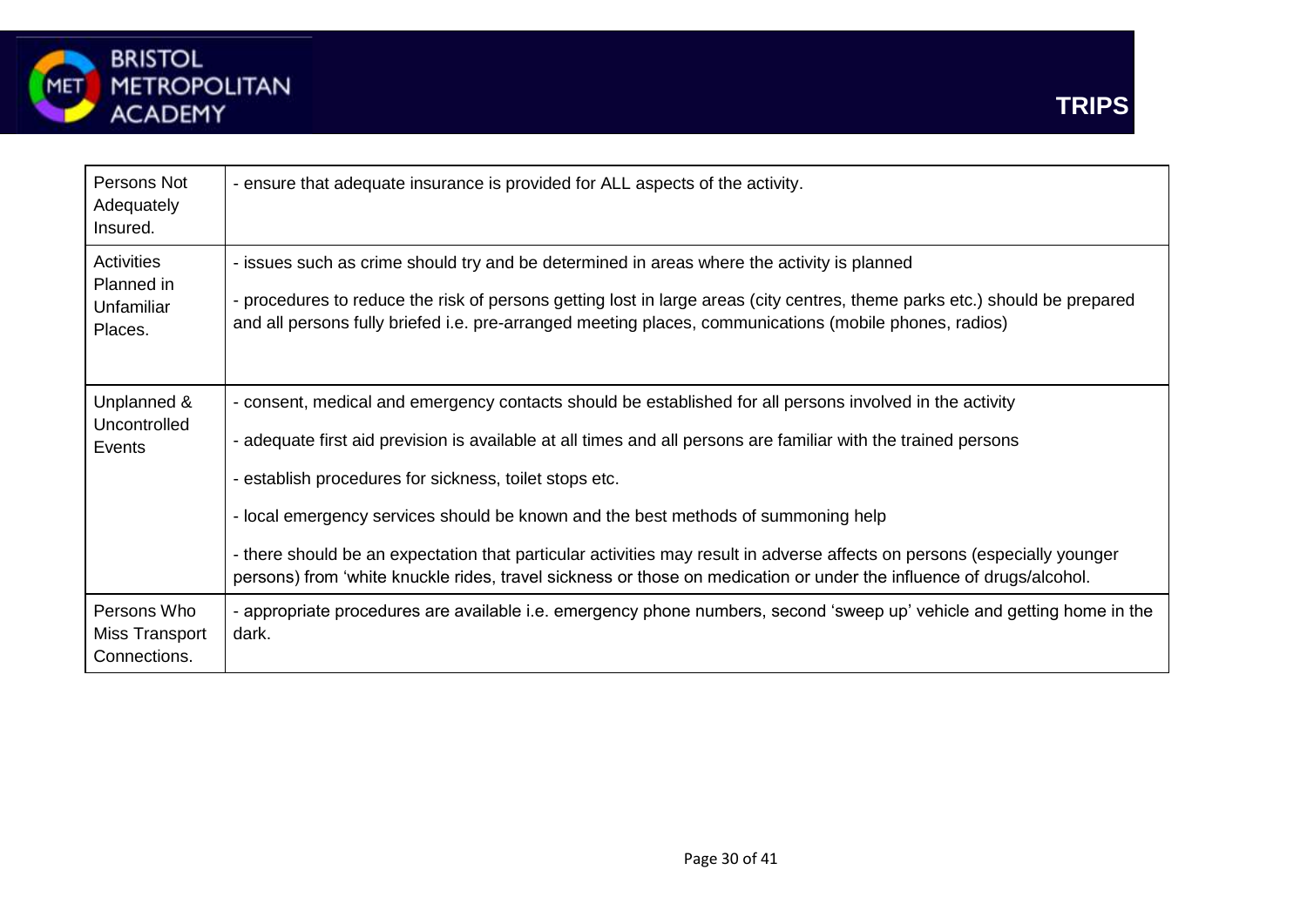

| Poor or                                  | - weather and tide forecast, where appropriate, need to be referred to prior to the activity if it is likely to have a an influence                                                                                                                                                                                                                                                                                                                                                  |
|------------------------------------------|--------------------------------------------------------------------------------------------------------------------------------------------------------------------------------------------------------------------------------------------------------------------------------------------------------------------------------------------------------------------------------------------------------------------------------------------------------------------------------------|
| Unexpected                               | - factors such as cold, rain, wind or heat should be considered if as these are likely to affect the safety of the group                                                                                                                                                                                                                                                                                                                                                             |
| Weather                                  | - additional protection for sun, heat, should be considered                                                                                                                                                                                                                                                                                                                                                                                                                          |
| Conditions.                              | - a contingency plan must be drawn up in the event of unexpected weather conditions.                                                                                                                                                                                                                                                                                                                                                                                                 |
| Persons Who<br>Get Lost<br>Accidentally. | - ensure all persons are advised of an agreed site to wait if they find themselves lost i.e. central customer services if in a<br>theme park, seek police or security personnel or to wait where they are if in wide open areas<br>- if mobile phones are available, all persons know the number of the supervising staff and visa versa<br>- agree a site where the whole group can gather for a head count (perhaps a couple of times a day) if in an area such as a<br>theme park |
| Persons Who                              | - additional supervision should be considered where there is reason to suspect that a persons may abscond during an                                                                                                                                                                                                                                                                                                                                                                  |
| Abscond.                                 | outdoor activity. In extreme cases, Pupils/Children/Young People may have to be excluded from the activity                                                                                                                                                                                                                                                                                                                                                                           |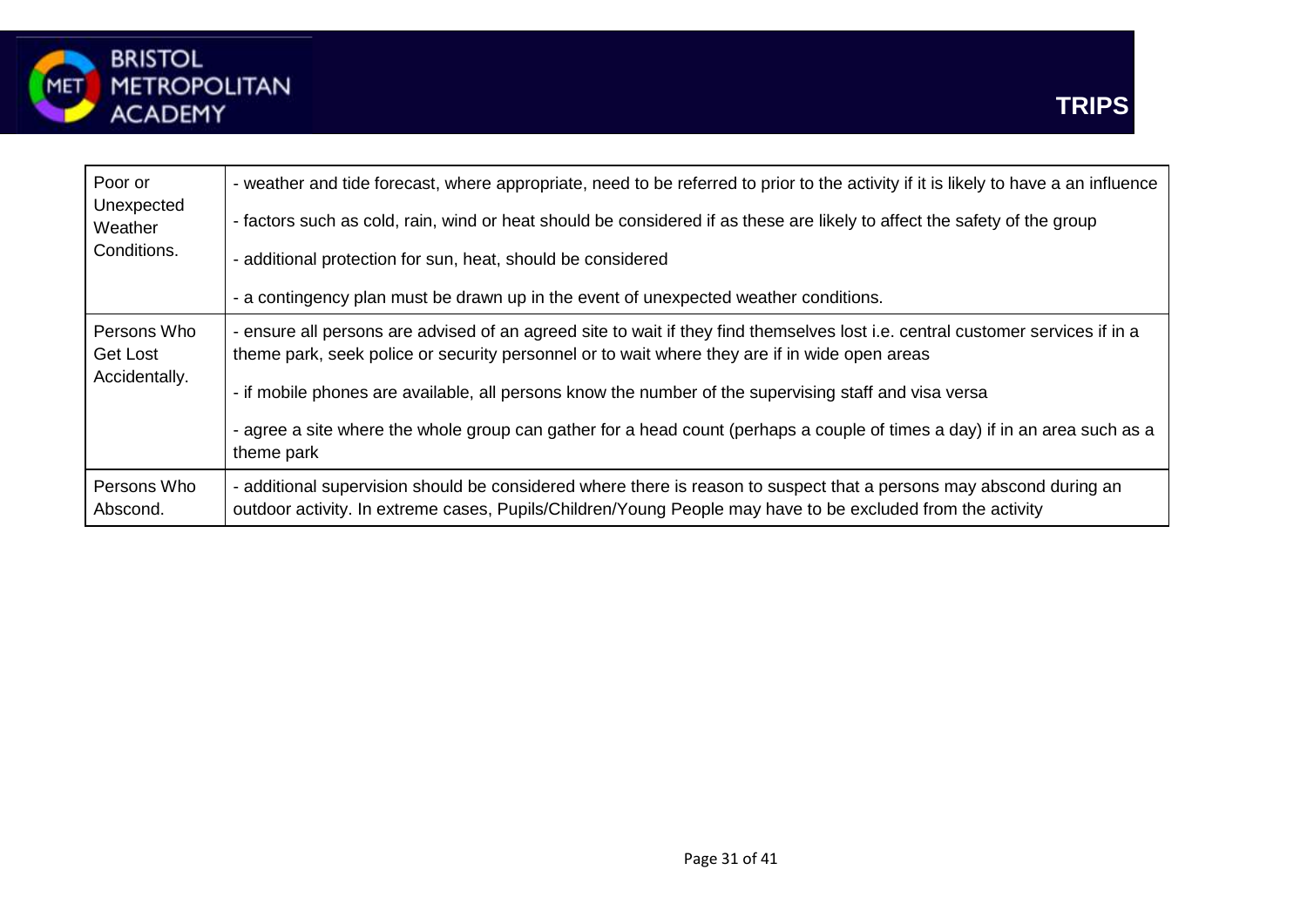

## **TRIPS**

## **6.9 Appendix I RISK ASSESSMENT PROFORMA**

#### **RISK ASSESSMENT PROFORMA**

*to be completed by the Group Leader*

| Title of Activity/Event: _     | Date of Activity/Event: | Group Leader Name: _______ |       |
|--------------------------------|-------------------------|----------------------------|-------|
| Group leader signature:        |                         |                            | Date: |
| Deputy group leader signature: |                         |                            | Date: |
| <b>EVC signature:</b>          |                         |                            | Date: |

**SECTION 1**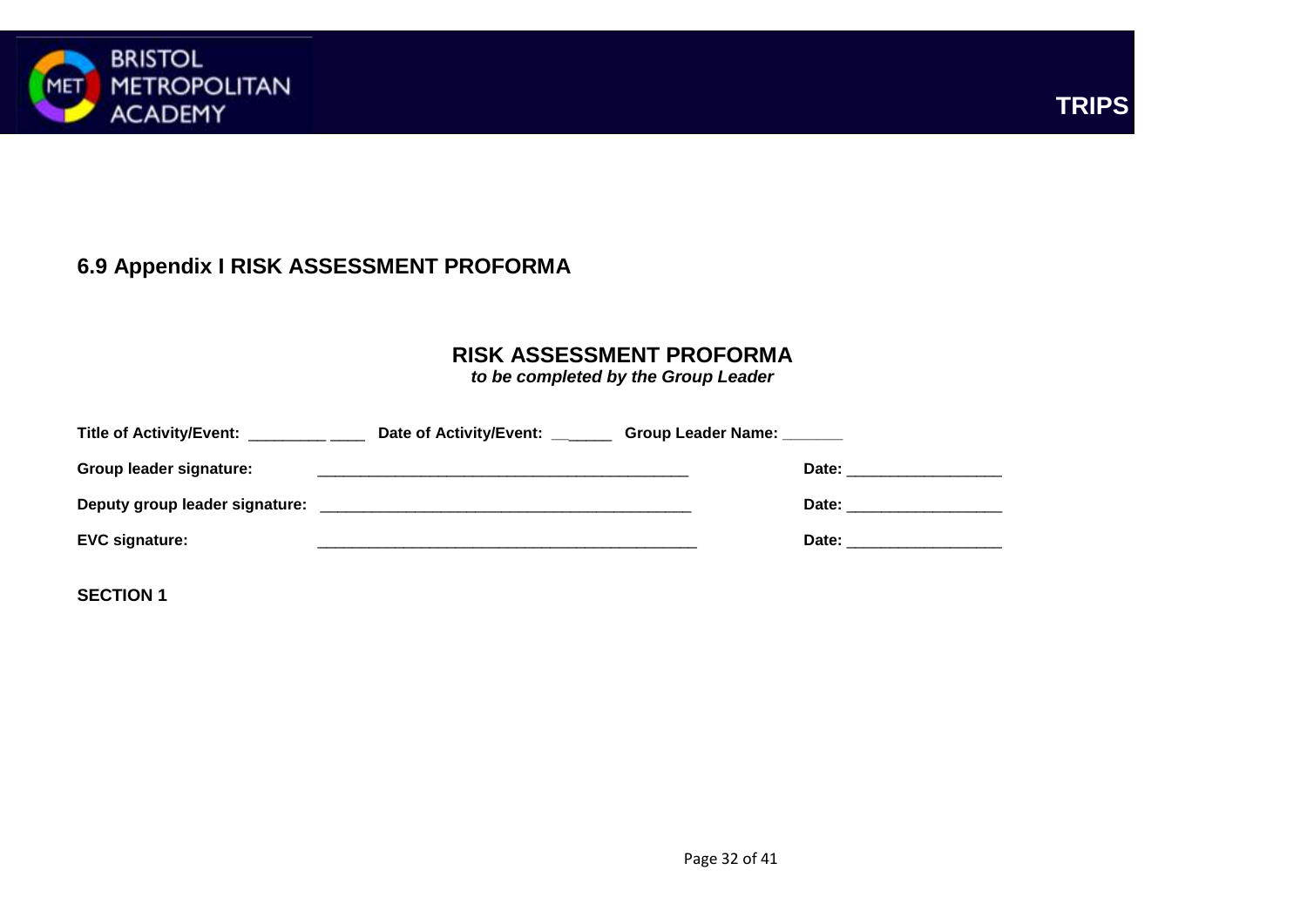

| What Is The<br>Task/Activity or<br>Environment You<br>Are Assessing? | What Hazards Are Present or May<br>Be Generated? | Who Is affected or<br>exposed to<br>hazards? | What Degree<br>of Injury Can<br>be Expected<br>(Risk Rating<br>Matrix Table<br>$1)$ ? | What Precautions are Already in Place to Either<br>Eliminate or Reduce The Risk of an Accident Happening<br>(Existing Controls)? | What Likelihood/<br>Probability is there<br>of an Accident<br>accruing?<br><b>Risk Rating Matrix</b><br>Table 1)? | What is The Risk<br>Rating (See Note<br>Below & Risk<br><b>Rating Matrix</b><br>table 2)? |
|----------------------------------------------------------------------|--------------------------------------------------|----------------------------------------------|---------------------------------------------------------------------------------------|----------------------------------------------------------------------------------------------------------------------------------|-------------------------------------------------------------------------------------------------------------------|-------------------------------------------------------------------------------------------|
|                                                                      |                                                  |                                              |                                                                                       |                                                                                                                                  |                                                                                                                   |                                                                                           |
|                                                                      |                                                  |                                              |                                                                                       |                                                                                                                                  |                                                                                                                   |                                                                                           |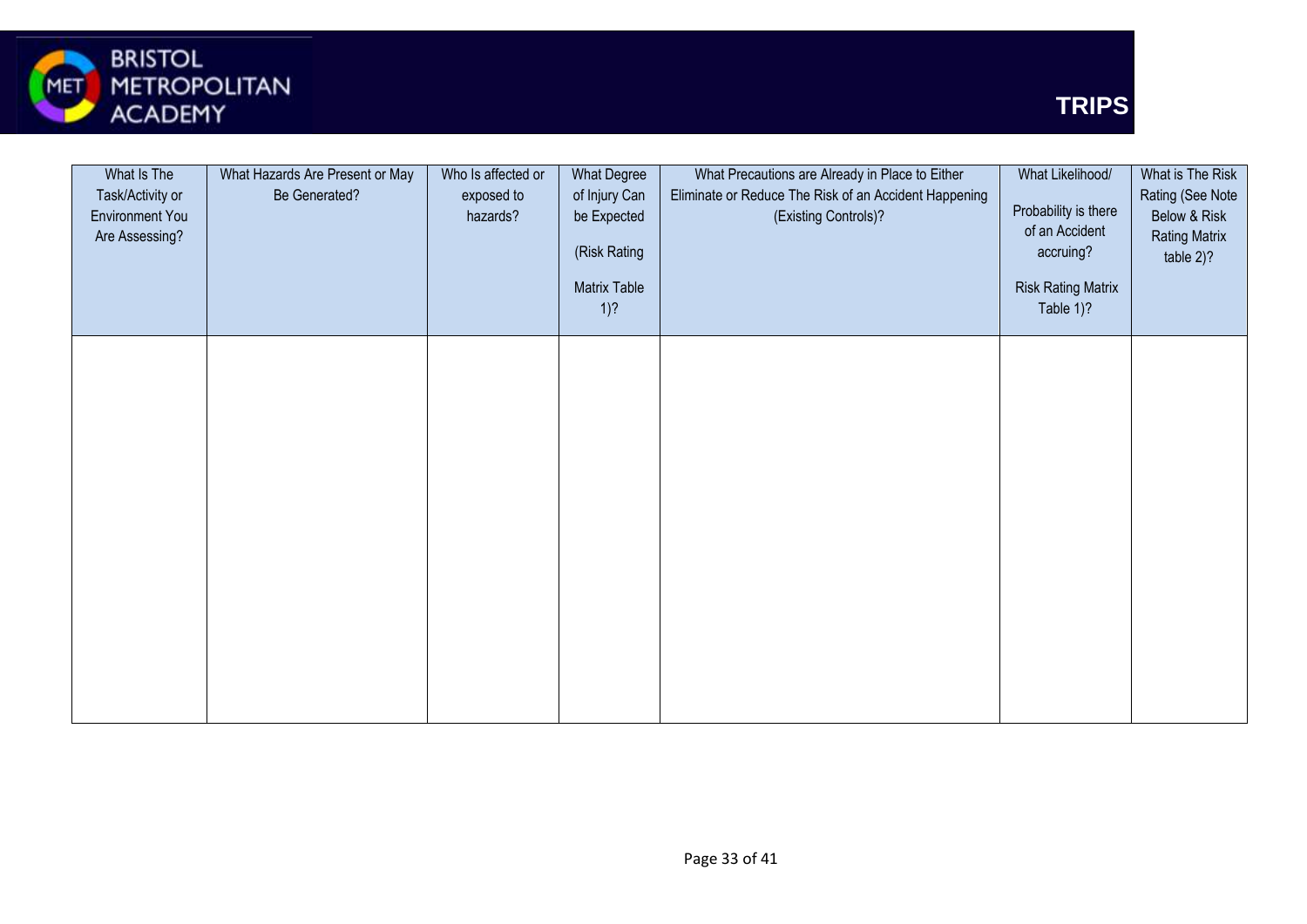

# BRISTOL<br>METROPOLITAN<br>ACADEMY



| Driving - school | Distraction caused by:       | All drivers using    | Fatal |                 | Drivers of the school minibus must have valid         | Remote | Medium |
|------------------|------------------------------|----------------------|-------|-----------------|-------------------------------------------------------|--------|--------|
| minibus          | Mobile phones                | vehicles for schools |       | MIDAS training. |                                                       |        |        |
|                  |                              | business, other      |       |                 | Driver must understand and comply with the            |        |        |
|                  | Navigation systems           | road users and       |       |                 | Highway Code                                          |        |        |
|                  |                              | members of the       |       | $\bullet$       | Drivers must ensure that the vehicle is in a          |        |        |
|                  | Entertainment systems & high | public plus          |       |                 | roadworthy condition. Drivers should carry out        |        |        |
|                  | noise levels                 | passengers.          |       |                 | basic safety checks on the vehicle before             |        |        |
|                  | Behaviour of passengers      |                      |       |                 | commencing a journey by using the Minibus             |        |        |
|                  |                              |                      |       |                 | Checklist.                                            |        |        |
|                  | Eating & drinking            |                      |       |                 | The driver is responsible for ensuring that any load  |        |        |
|                  |                              |                      |       |                 | carried does not exceed the stated weight capacity    |        |        |
|                  | Insecure loads               |                      |       |                 | of the vehicle. All loads must be appropriately       |        |        |
|                  |                              |                      |       |                 | secured to prevent objects shifting during transit.   |        |        |
|                  | <b>Stress or Road Rage</b>   |                      |       | $\bullet$       | Drivers should make themselves aware of any           |        |        |
|                  | Illness or back pain         |                      |       |                 | adverse weather conditions that may impact upon       |        |        |
|                  |                              |                      |       |                 | their journey and allow additional time as part of    |        |        |
|                  | Fatigue:                     |                      |       |                 | their plans. Drivers should feel confident in making  |        |        |
|                  | Sleeplessness                |                      |       |                 | a decision not to travel if driving conditions are    |        |        |
|                  |                              |                      |       |                 | considered hazardous.                                 |        |        |
|                  | Inability to concentrate     |                      |       | $\bullet$       | Drivers should pre-plan their route, taking into      |        |        |
|                  |                              |                      |       |                 | consideration the class of roads being used, likely   |        |        |
|                  | Long work hours              |                      |       |                 | traffic congestion and any major road-works /         |        |        |
|                  |                              |                      |       |                 | closures.                                             |        |        |
|                  | Neglect:                     |                      |       | $\bullet$       | Drivers should make use of local and regional traffic |        |        |
|                  | Poor maintenance of vehicle  |                      |       |                 | reports, traffic websites and satellite navigation    |        |        |
|                  | Journey:                     |                      |       |                 | road information in order to avoid any unnecessary    |        |        |
|                  | Getting in & out of vehicle  |                      |       |                 | delays in their journey.                              |        |        |
|                  |                              |                      |       | $\bullet$       | Satellite navigation systems can be used but these    |        |        |
|                  | Long driving hours           |                      |       |                 | should be programmed before commencing driving        |        |        |
|                  |                              |                      |       |                 | to avoid any unnecessary distraction for the driver.  |        |        |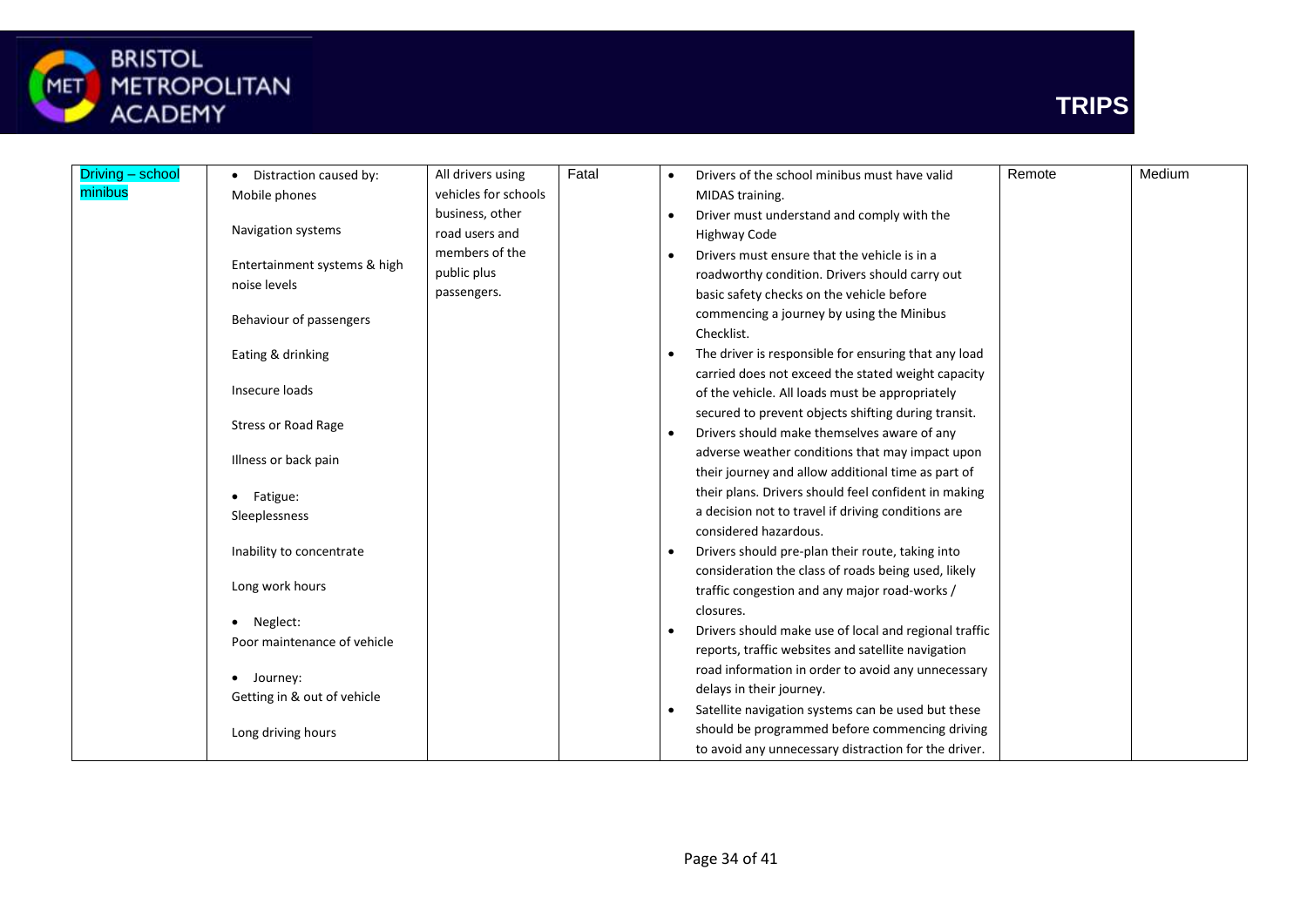

| Getting lost                       | Drivers should take adequate rest breaks during<br>$\bullet$   |
|------------------------------------|----------------------------------------------------------------|
|                                    | their journey ~ recommendation is to take at least a           |
| Weather conditions                 | 15 minute break every 2 hours of continuous                    |
| Collision or loss of control       | driving. Wherever possible these breaks should be              |
|                                    | taken in areas where access to welfare facilities is           |
| Alcohol, Drugs &                   | available e.g. local services / motorway service               |
| Substances:                        | stations. Pregnant women may require more                      |
| Illegal, as well as prescribed and | frequent rest breaks.                                          |
| over the counter.                  | Drivers may opt to make the journey by public<br>$\bullet$     |
|                                    | transport to avoid the anxiety associated with                 |
|                                    | driving.                                                       |
|                                    | Drivers should allow sufficient time to complete<br>$\bullet$  |
|                                    | their journey in order to avoid the anxiety                    |
|                                    | associated with traffic congestion or being late for a         |
|                                    | meeting.                                                       |
|                                    | Drivers should plan to make their journey during<br>$\bullet$  |
|                                    | their normal working hours. Where an early start or            |
|                                    | late finish to a journey is unavoidable provision              |
|                                    | must be made for more frequent rest periods to                 |
|                                    | mitigate the effects of tiredness and fatigue upon             |
|                                    | driving performance.                                           |
|                                    | Only hands free mobile devices are not to be used<br>$\bullet$ |
|                                    | when driving.                                                  |
|                                    |                                                                |
|                                    |                                                                |
|                                    |                                                                |
|                                    |                                                                |
|                                    |                                                                |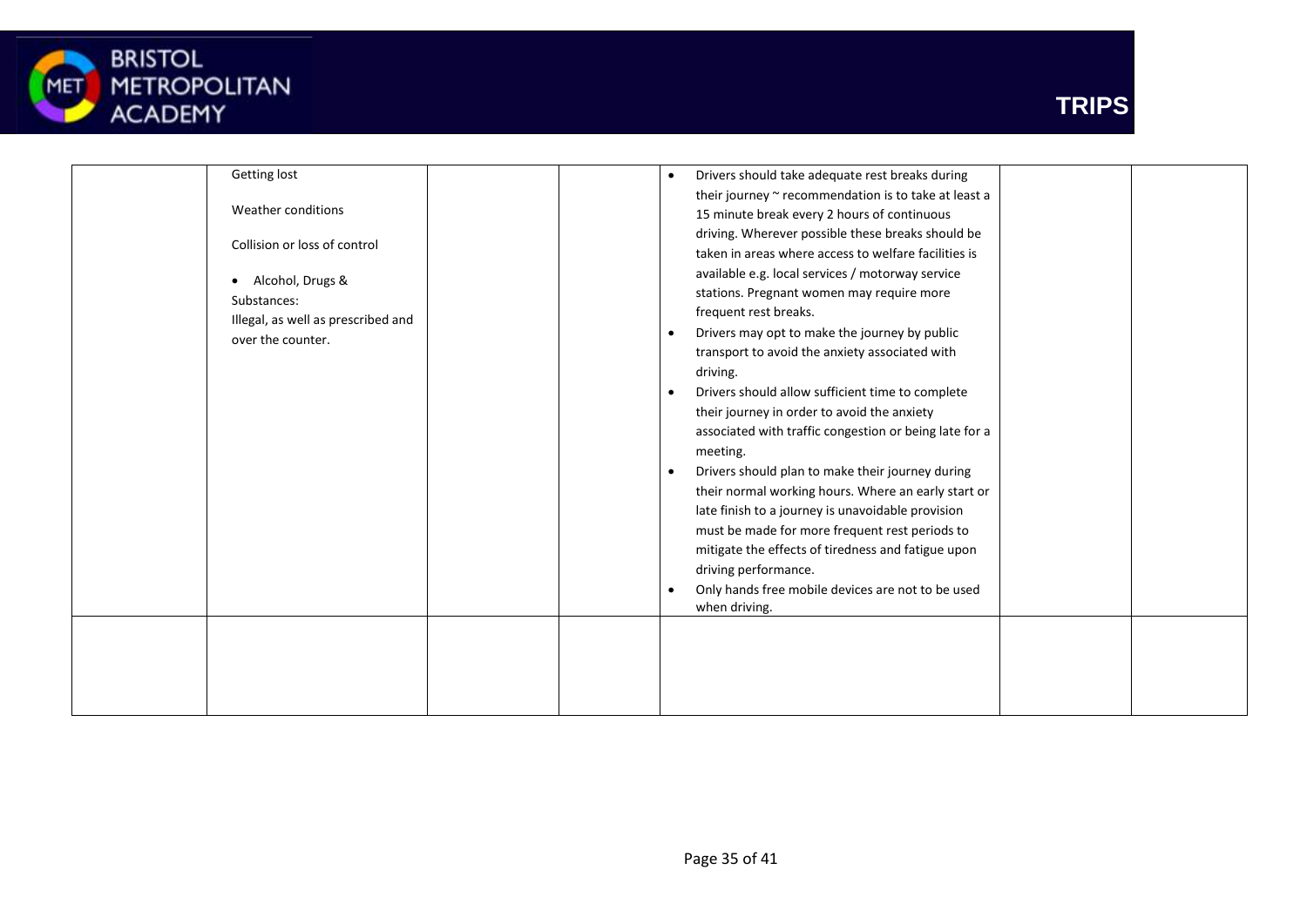

| Travel - locally on<br>foot<br>Once parked | Bad pupil behaviour<br>Lost student<br>٠                                     | Pupils, staff, other<br>assisting adults | Fatal - traffic<br>collision<br>Minor - other | Annual letter home with permission slip to<br>$\bullet$<br>authorise walking trips throughout school year.<br>Staff must count all students before each departure<br>$\bullet$<br>Ensure adequate supervision - minimum of 1:10<br>$\bullet$<br>staff to student ratio<br>Do not rush towards the transport, line up sensibly<br>$\bullet$<br>$-$ use footpaths<br>Pupils walk in pairs.<br>$\bullet$<br>Staff / helpers to be spread across class line.<br>$\bullet$   |        | Medium-<br>traffic collision<br>Low - other |
|--------------------------------------------|------------------------------------------------------------------------------|------------------------------------------|-----------------------------------------------|-------------------------------------------------------------------------------------------------------------------------------------------------------------------------------------------------------------------------------------------------------------------------------------------------------------------------------------------------------------------------------------------------------------------------------------------------------------------------|--------|---------------------------------------------|
| At the event                               | Bad pupil behaviour<br>$\bullet$<br>Lost student<br>$\bullet$<br>Injury<br>٠ | Pupils, staff, other<br>assisting adults | Major                                         | Students will be given a "buddy" who they must stay<br>with when away from the seating area.<br>All students will be given the school mobile number to<br>contact trip leader<br>Students will be responsible for their own ticket within<br>the venue to remember their seat.<br>There will be a given "lost point". If any students find<br>themselves lost they can find this obvious space to<br>return to and will be found by one of the two members<br>of staff. | Remote | Low                                         |

**If the risk rating is Unacceptable, High or Medium proceed to section 2. If the risk rating is Low no further action is required.**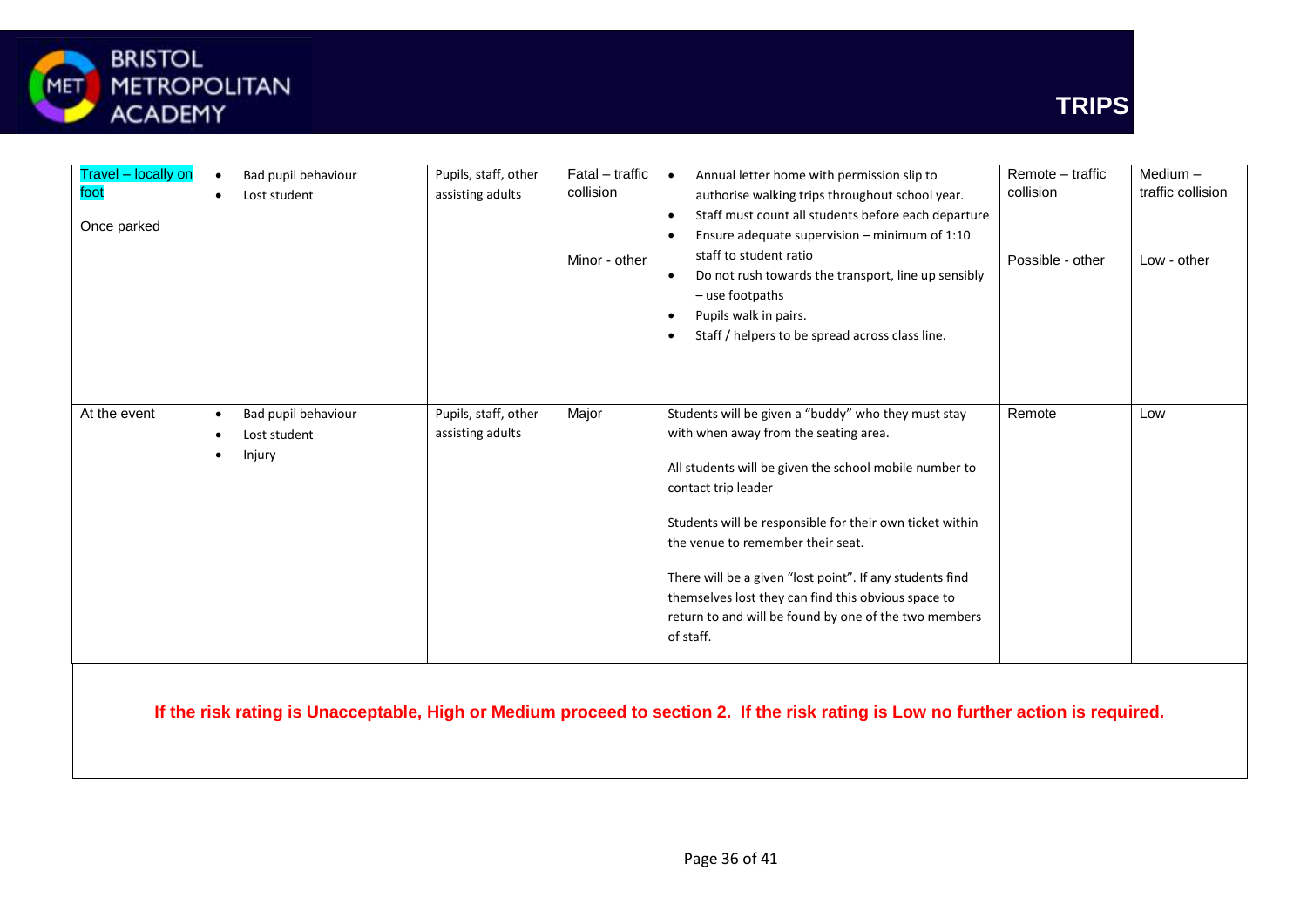



## **RISK ASSESSMENT ACTION PLAN**

#### **SECTION 2**

| What is the<br>Hazard You need to<br>control? | What additional precautions do you need to either eliminate the risks or to reduce the risk to<br>at least the MEDIUM RISK RATING or ideally the LOW RISK RATING? | Who is responsible for<br>implementing these<br>controls? | When are these controls<br>to be implemented?<br>(Date) | When were these<br>controls Implemented?<br>(Date) |
|-----------------------------------------------|-------------------------------------------------------------------------------------------------------------------------------------------------------------------|-----------------------------------------------------------|---------------------------------------------------------|----------------------------------------------------|
|                                               |                                                                                                                                                                   |                                                           |                                                         |                                                    |
| Driving - school<br>minibus                   |                                                                                                                                                                   |                                                           |                                                         |                                                    |
|                                               |                                                                                                                                                                   |                                                           |                                                         |                                                    |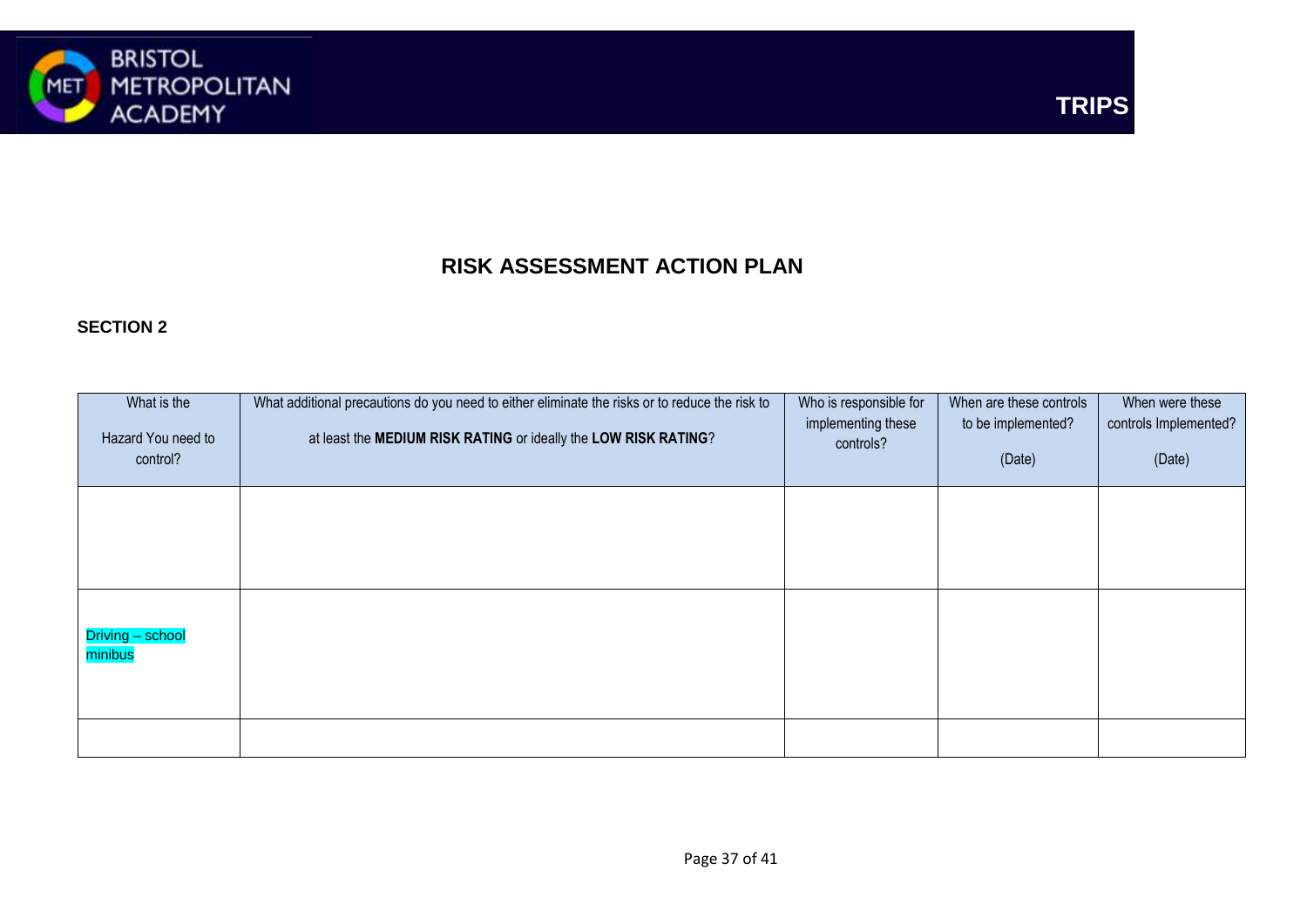



| Travel - coach           |  |  |
|--------------------------|--|--|
|                          |  |  |
|                          |  |  |
|                          |  |  |
|                          |  |  |
| Travel - locally on foot |  |  |
|                          |  |  |
|                          |  |  |
| During activity          |  |  |
|                          |  |  |
|                          |  |  |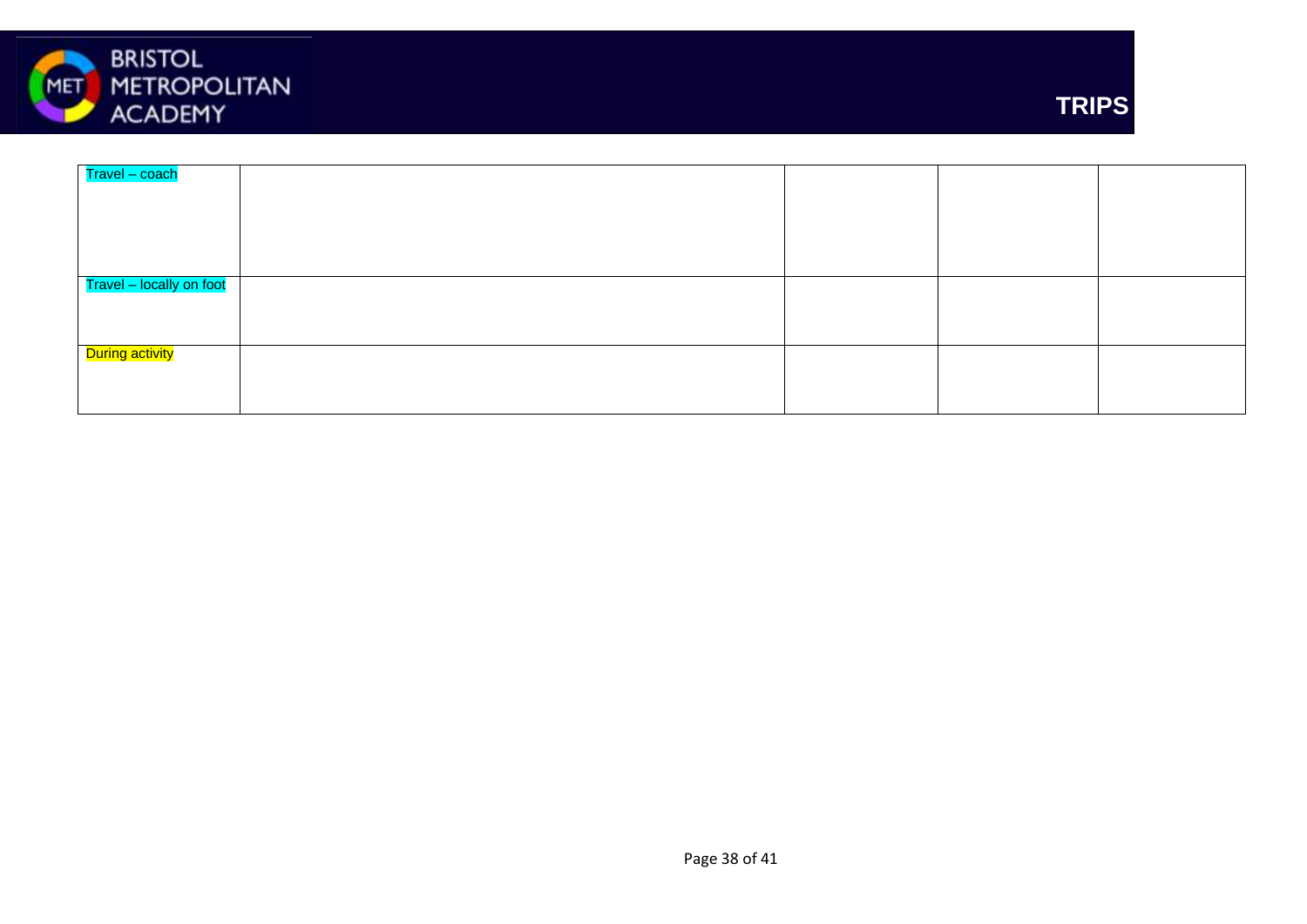## **6.10 Appendix J – Planning Checklist for Group Leaders**

**BRISTOL** 

**ACADEMY** 

**METROPOLITAN** 

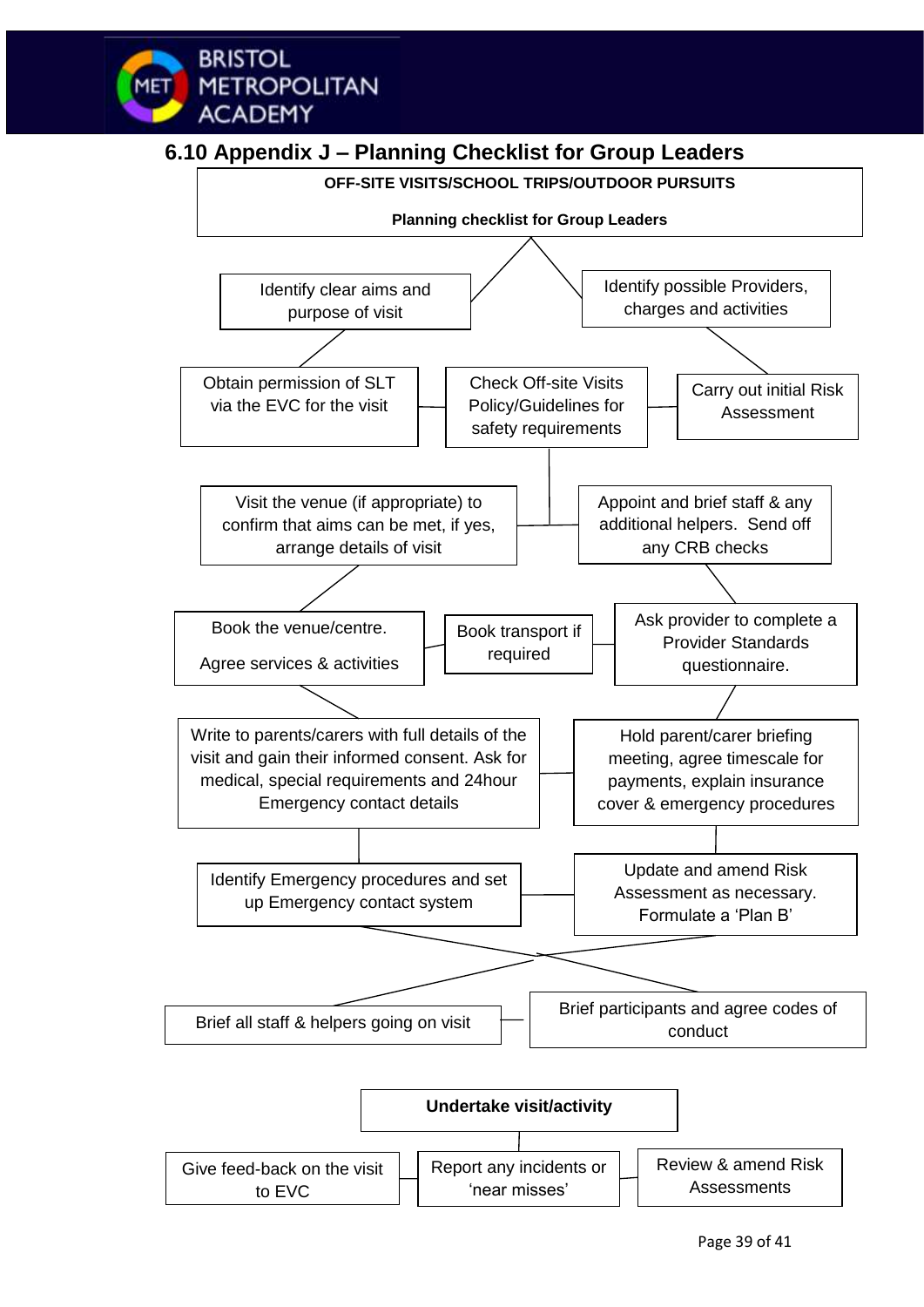## **6.11 Appendix K - "Last minute" check list for Visits & Activities**

|                |                                                                                                                                                                   |            |           | <b>ACTION</b><br><b>REQUIRED</b> |
|----------------|-------------------------------------------------------------------------------------------------------------------------------------------------------------------|------------|-----------|----------------------------------|
|                | <b>ITEMS TO CHECK/TAKE ON VISIT</b>                                                                                                                               | <b>YES</b> | <b>NO</b> |                                  |
| $\mathbf 1$    | Laminated copies of emergency response sheet                                                                                                                      |            |           |                                  |
| $\overline{2}$ | Complete lists of names, medical & consent forms,<br>emergency contact details, any special needs<br>information for all students staff and voluntary<br>helpers. |            |           |                                  |
| 3              | Have these lists be duplicated for all staff plus<br>copies deposited with the 'home base' contact<br>person?                                                     |            |           |                                  |
| $\overline{4}$ | Students' medicines and details of dosages<br>required for each individual?                                                                                       |            |           |                                  |
| 5              | Are First Aid kits available?                                                                                                                                     |            |           |                                  |
| 6              | Is a Travel sickness kit required?                                                                                                                                |            |           |                                  |
| $\overline{7}$ | Vouchers for accommodation, activity sessions,<br>entry coupons etc. for events                                                                                   |            |           |                                  |
| 8              | All personal luggage, rucksacks, 'day' bags                                                                                                                       |            |           |                                  |
| 9              | Bottled water for journey                                                                                                                                         |            |           |                                  |
| 10             | High visibility jackets                                                                                                                                           |            |           |                                  |
| 11             | Phone numbers for the venue, transport company,<br>local doctor, dentist, NHS drop-in centre etc.                                                                 |            |           |                                  |
| 12             | Mobile phone, school/centre digital camera                                                                                                                        |            |           |                                  |
| 13             | Contingency funds/petty cash                                                                                                                                      |            |           |                                  |
| 14             | Procedures in the event of transport delays or<br>breakdowns                                                                                                      |            |           |                                  |
| 15             | Food & drinks for the journey                                                                                                                                     |            |           |                                  |
| 16             | Any specialized equipment required for project<br>work                                                                                                            |            |           |                                  |
| 17             | Copy of Insurance details - School Journey Policy<br>etc.                                                                                                         |            |           |                                  |